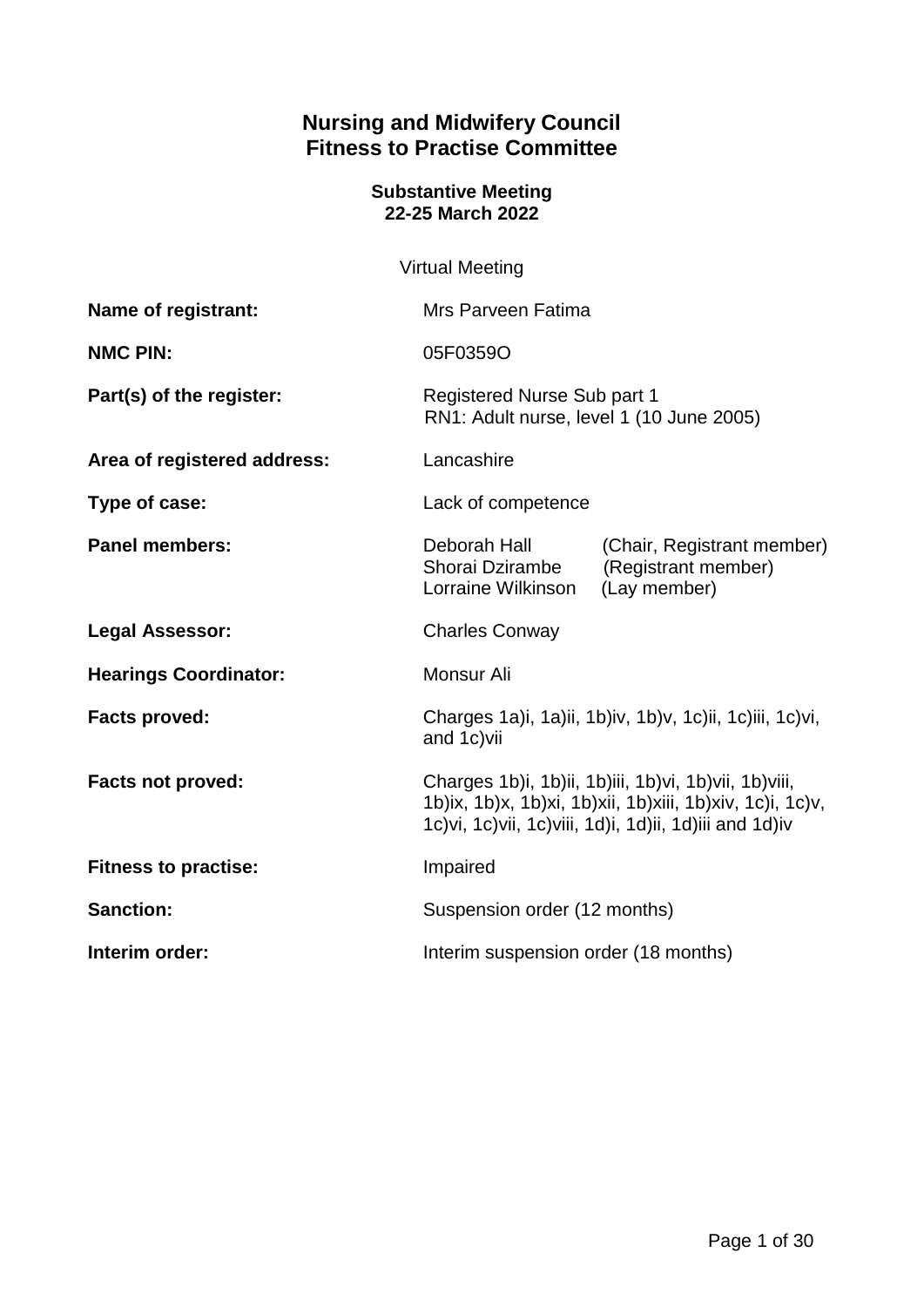#### **Decision and reasons on service of Notice of Meeting**

The panel considered whether notice of this meeting has been served in accordance with Rules 11 and 34 of the Nursing and Midwifery Council (Fitness to Practise) Rules 2004

The panel received the Notice of Service bundle and noted that this was the wrong bundle, relevant to an interim order. It received another bundle which had incorrect dates on it, indicating it was signed on 31 February 2022. The panel then received a third bundle with the correct dates and right documents. The correct Notice of Service bundle indicated that the notice of this meeting was sent to Mrs Fatima's email address on 10 February 2022.

The panel accepted the advice of the legal assessor.

The panel took into account that the Notice of Meeting provided details of the allegation, date after which the meeting would take place, and the date by which Mrs Fatima must provide any documentary evidence that she wishes to place before the panel.

In the light of all of the information available, the panel was satisfied that Mrs Fatima has been served with notice of this meeting in accordance with the requirements of Rules 11A and 34 of the Rules.

#### **Details of charge**

That you, a registered nurse, whilst employed by Northwood Nursing and Residential Care Home ('the Home') between June and July 2020:

1. Failed to demonstrate the standards of knowledge, skill and judgment in medication administration and/or management required to practise without supervision as a registered nurse, in that you:

a) On 22 June 2020: i. having administered medication to residents, failed to sign the residents' MAR charts. **[PROVED]**

ii. Failed to administer levetiracetam to a resident. **[PROVED]**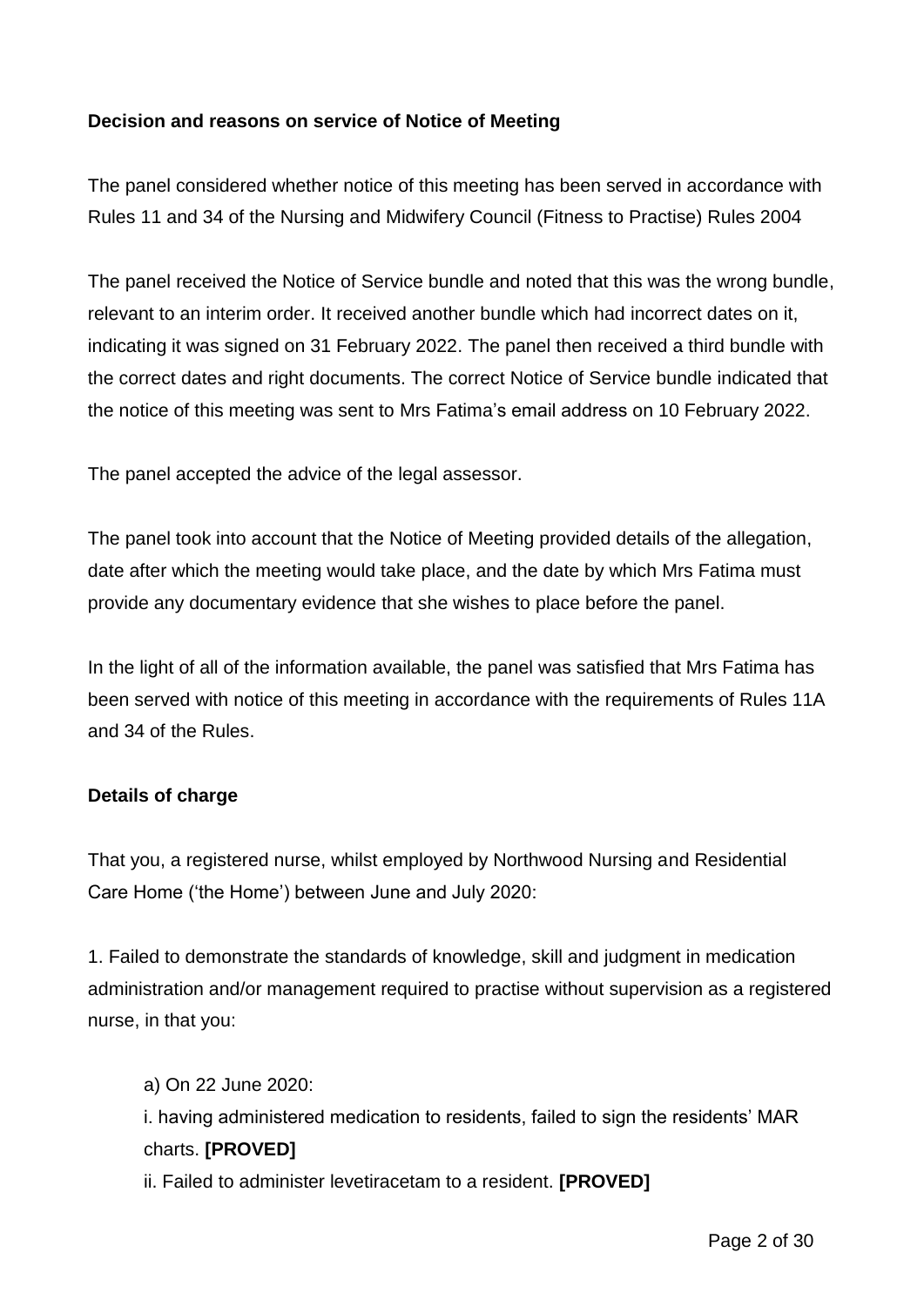b) On 29 June 2020:

i. Attempted to administer Tinzapine [sic] to Resident A when Levomenpromazine was prescribed. **[NOT PROVED]**

ii. Failed to administer two unknown medications to Resident A. **[NOT PROVED]** iii. Attempted to administer a sub-cutaneous injection to Resident A with an

inappropriately sized needled. **[NOT PROVED]**

iv. Were unable to correctly calculate the amount of medication required by Resident A. **[PROVED]** 

v. Were unable to draw up the correct amount of medication required by Resident

## A. **[PROVED]**

vi. Drew up medication for Resident B using an unsafe technique. **[NOT PROVED]**

vii. Failed to administer Resident B's pre-podded morning medication. **[NOT** 

## **PROVED]**

viii. Failed to administer Resident B's pre-podded afternoon medication. **[NOT** 

# **PROVED]**

ix. Drew up medication for Resident C using an unsafe technique. **[NOT PROVED]**

x. Attempted to administer another resident's paracetamol to

## Resident D. **[NOT PROVED]**

xi. Failed to administer Resident E's pre-podded medication. **[NOT PROVED]**

xii. Failed to administer Resident E's eye drops. **[NOT PROVED]**

xiii. Failed to administer Resident F's Metformin. **[NOT PROVED]**

xiv. Attempted to administer eye drops to Resident F when eye drops were no longer prescribed. **[NOT PROVED]**

c) On 1 July 2020:

i. Failed to administer Fexofenadine, Finasteride and Ferrous

# Sulphate to Resident G. **[NOT PROVED]**

ii. Inaccurately signed Resident G's MAR chart to indicate that you had

administered the resident's lunchtime medication when you had administered the resident's morning medication. **[PROVED]**

iii. Indicated that you would not administer medication to Resident

H on account of their being asleep when this was a clinically inappropriate decision given the nature of the medication prescribed to Resident H. **[PROVED]**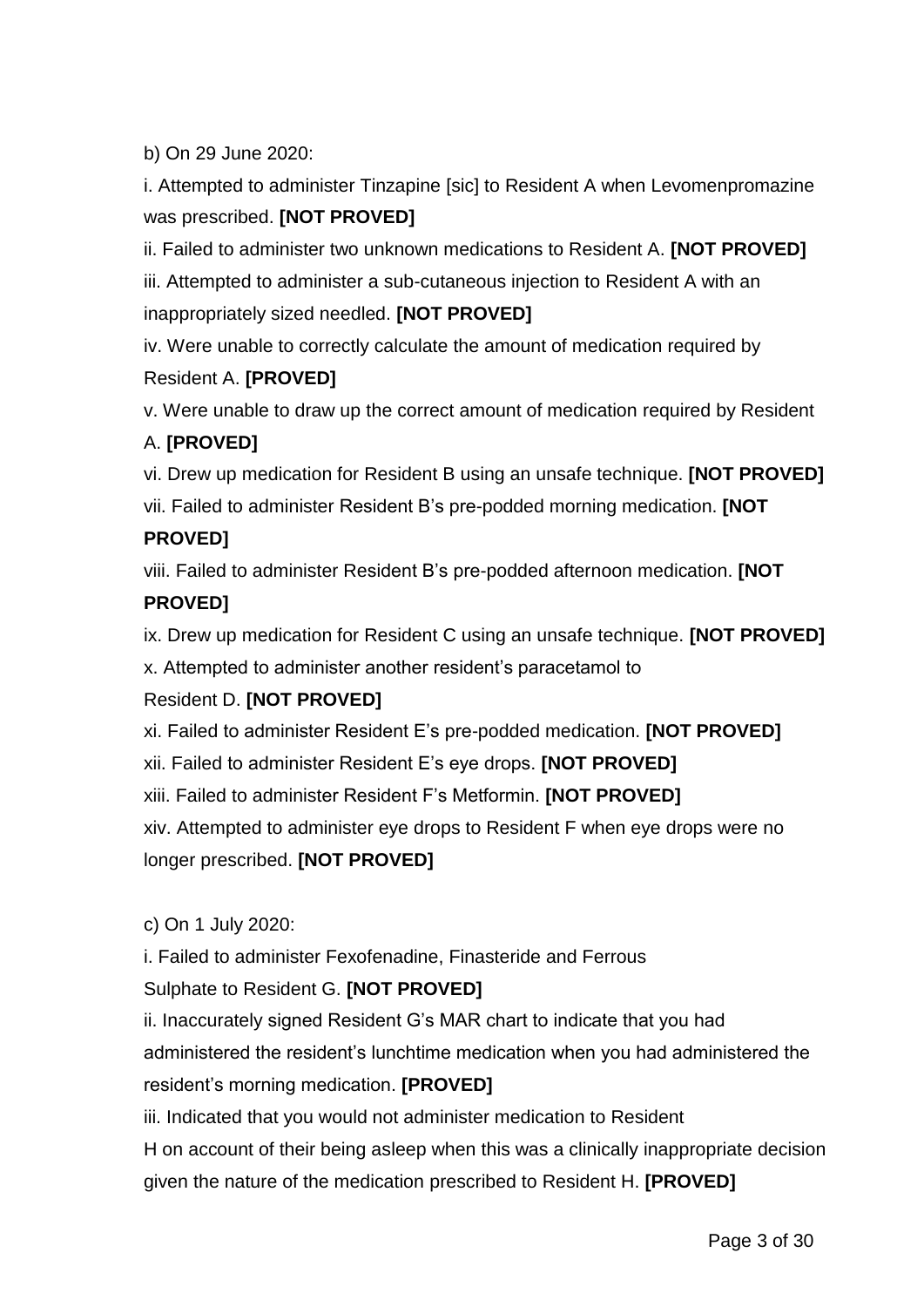iv. Attempted to administer Omeprazole to Resident I when there was no clinical need to do so. **[NOT PROVED]**

v. Attempted to administer Fresubin to Resident J when there was no clinical need to do so. **[NOT PROVED]**

vi. Were unable to correctly calculate the amount of medication required by Resident A. **[PROVED]**

vii. Were unable to draw up the correct amount of medication required by Resident A. **[PROVED]**

viii. Attempted to administer Thiamine to Resident A twice when it was prescribed once. **[NOT PROVED]**

d) Between 13 -16 June 2020, failed to satisfactorily complete 'Safe Handling of Medicines for Care Homes, in that you:

i. Failed the 'Covert Administration' module. **[NOT PROVED]**

ii. Failed the 'Non-Prescribed Medicines and Homely Remedies' module. **[NOT PROVED]**

iii. Failed the 'Avoiding Errors' module. **[NOT PROVED]**

iv. Achieved a score of 64%, a fail. **[NOT PROVED]**

AND in light of the above, your fitness to practise is impaired by reason of your lack of competence.

# **Decision and reasons on facts**

In reaching its decisions on the facts of this case, the panel took into account all the documentary evidence together with the representations made by the NMC in the statement of case provided to the panel.

The panel was aware that the burden of proof rests on the NMC, and that the standard of proof is the civil standard, namely the balance of probabilities. This means that a fact will be proved if a panel is satisfied that it is more likely than not that the incident occurred as alleged.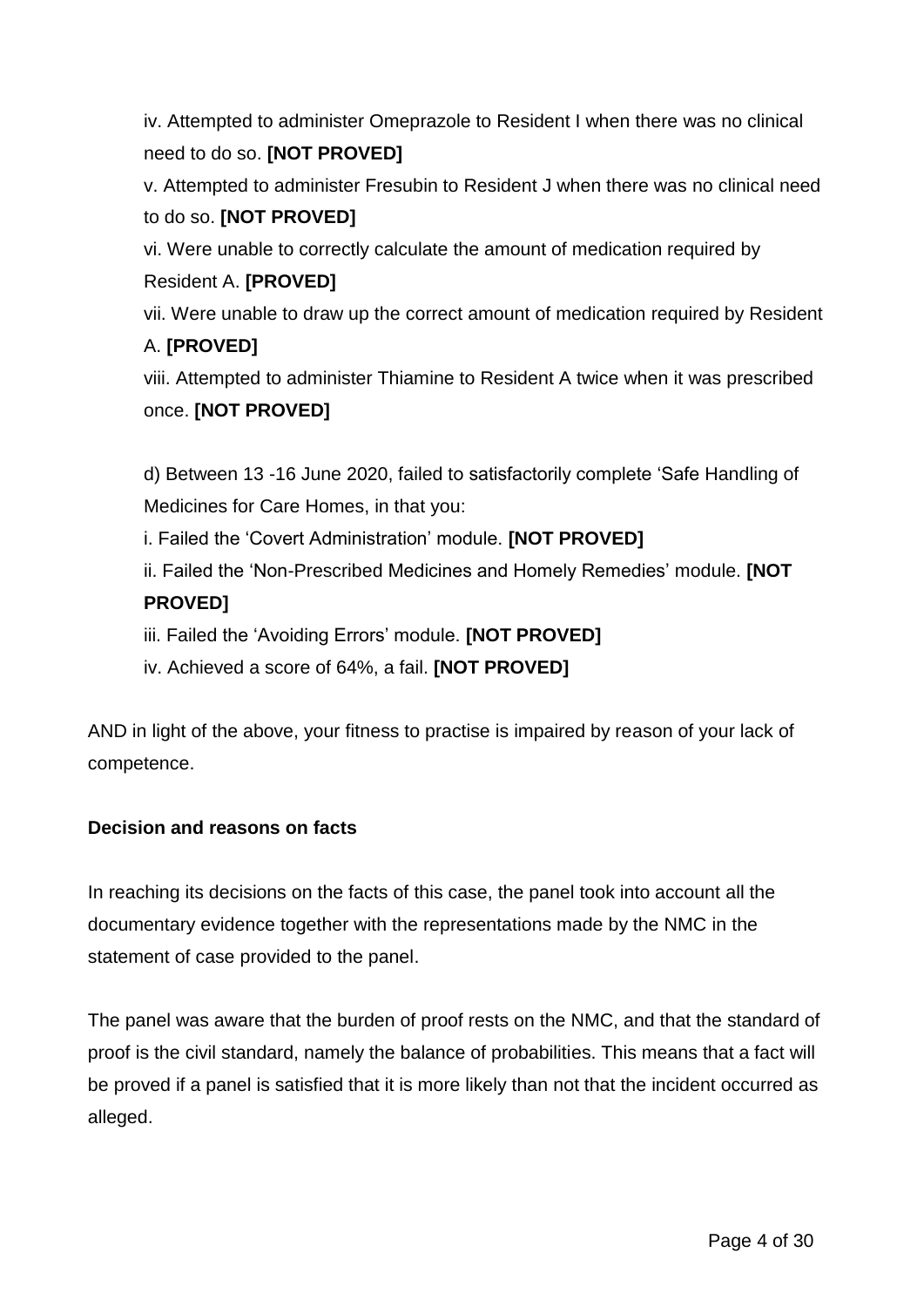The panel had regard to the written statements of the following witnesses on behalf of the NMC:

- Witness 1: Former Registered Manager at Northwood Nursing and Residential Care Home.
- Witness 2: Former Deputy Manager at Northwood Nursing and Residential Care Home.

#### **Background**

The charges arose whilst Mrs Fatima was employed as a registered nurse at Northwood Nursing and Residential Care Home (the Home).

Following a long-term sickness absence, it is alleged that between 23 June and 20 July 2020 Mrs Fatima was unable to demonstrate good practice in respect of medicine administration.

Mrs Fatima was then placed on supervised shifts and it was identified that she would have missed medications or administered them at incorrect times if she had not been supervised closely.

After being offered support, she was asked to complete a medicine administration course which she failed.

Mrs Fatima was offered a redeployment as a carer but handed in her resignation on 20 July 2020 stating that she did not feel that she was fit to work at the moment.

Before making any findings on the facts, the panel heard and accepted the advice of the legal assessor. It considered the documentary evidence provided by the NMC.

The panel then considered each of the charges and made the following findings.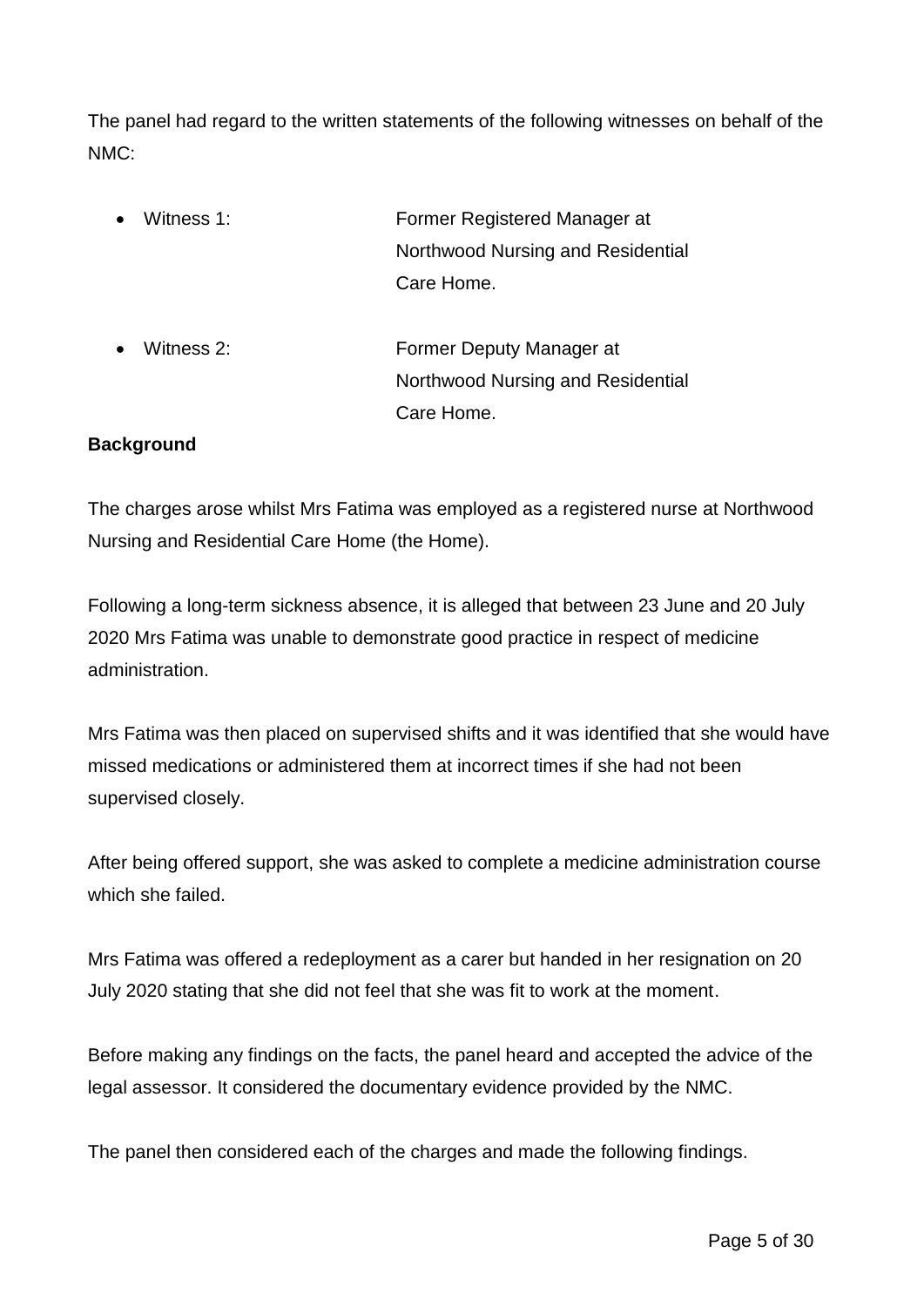## **Charge 1a)**

"That you, a registered nurse, whilst employed by the Home between June and July 2020, 1. Failed to demonstrate the standards of knowledge, skill and judgment in medication administration and/or management required to practise without supervision as a registered nurse, in that you:

On 22 June 2020:

i. having administered medication to residents, failed to sign the residents' MAR charts"

## **This charge is found proved.**

In reaching this decision, the panel took into account the statement of Witness 1 who had conducted a meeting with Mrs Fatima on 23 June 2020 where the medication competency that was completed by her on 22 June 2020 was discussed. The panel also had sight of the minutes from this meeting and noted that Mrs Fatima apologised for failing to sign the MAR charts. It took into account the following response of Mrs Fatima found in the meeting note *'I have been struggling as I am rushing with the medications as I am also helping out doing care'.* The panel concluded that there is sufficient evidence from which it could be satisfied that Mrs Fatima is more likely than not to have failed to sign the residents' MAR charts. It therefore determined that this charge is found proved.

## **Charge 1a)**

On 22 June 2020: ii. Failed to administer levetiracetam to a resident.

## **This charge is found proved.**

In reaching this decision, the panel took into account the statement of Witness 1. It also took into account the meeting notes dated 23 June 2020 where Mrs Fatima's failure to administer levetiracetam to a resident was discussed. The panel noted that Mrs Fatima expressed her apology when this was discussed with her in the meeting. It concluded that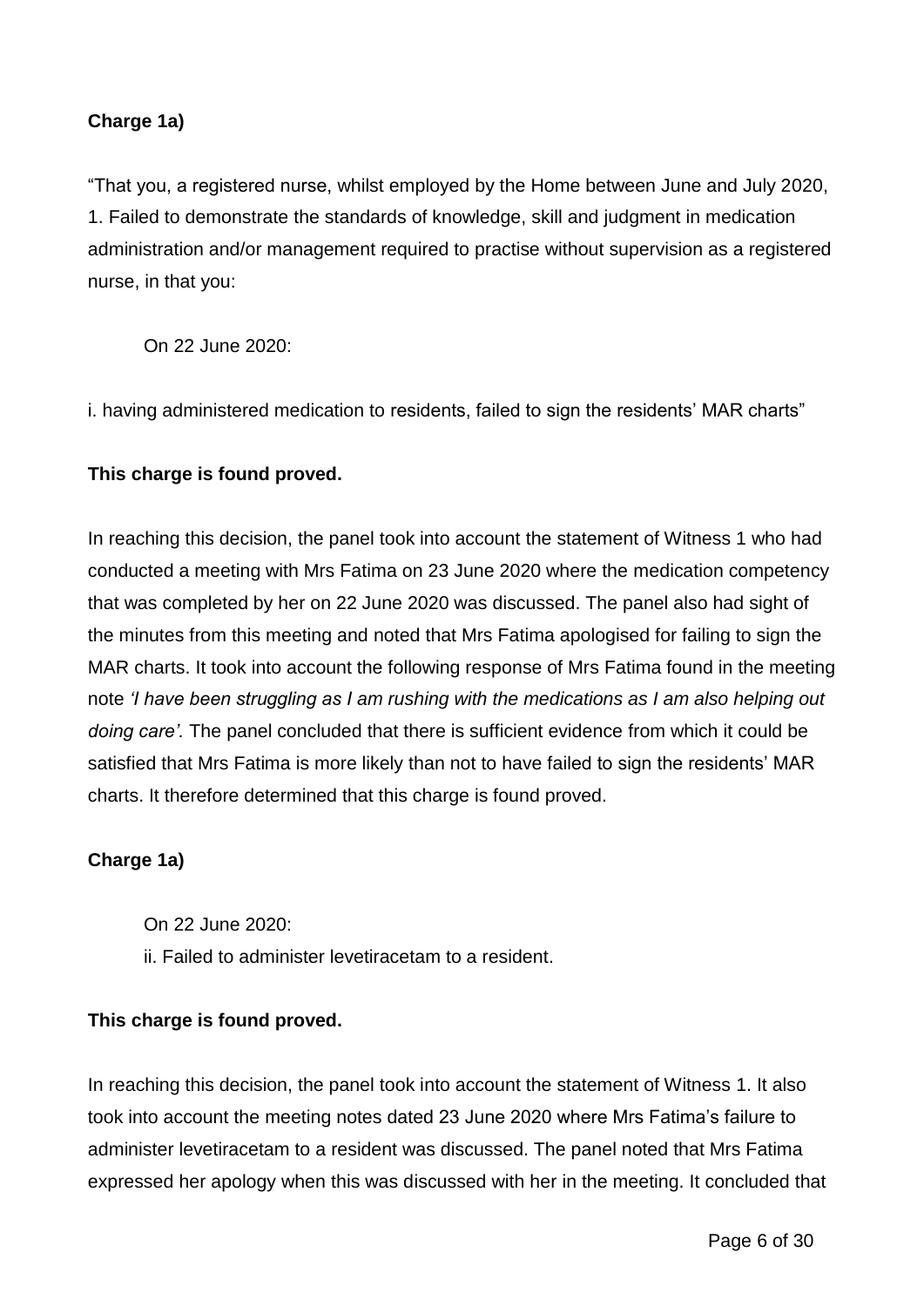there is sufficient evidence to establish that Mrs Fatima is more likely than not to have failed to administer levetiracetam to a resident. The panel therefore determined that this charge is found proved.

## **Charge 1b)**

That you, a registered nurse, whilst employed by the Home between June and July 2020, 1. Failed to demonstrate the standards of knowledge, skill and judgment in medication administration and/or management required to practise without supervision as a registered nurse, in that you:

On 29 June 2020:

i. Attempted to administer Tinzapine [sic] to Resident A when Levomenpromazine was prescribed.

## **This charge is found NOT proved.**

In reaching this decision, the panel took into account the evidence contained in paragraphs 19-20 of Witness 1's statement. It also considered Witness 2's evidence contained in paragraph 7-9 of her statement which states *'Nearly administered Tinzaparin as opposed to Levomeprazine.'* The panel determined that this falls short of establishing that Mrs Fatima's actions in *'Nearly'* administering Tinzaparin went far enough for the panel to be satisfied that she actually attempted to administer Tinzaparin.

The evidence may have demonstrated that she was doing preparatory acts before administering Tinzaparin but falls short of evidence sufficient for the panel to be satisfied that she actually attempted to do so. The panel therefore concluded that this charge is not found proved.

## **Charge 1b)**

On 29 June 2020:

**ii.** Failed to administer two unknown medications to Resident A.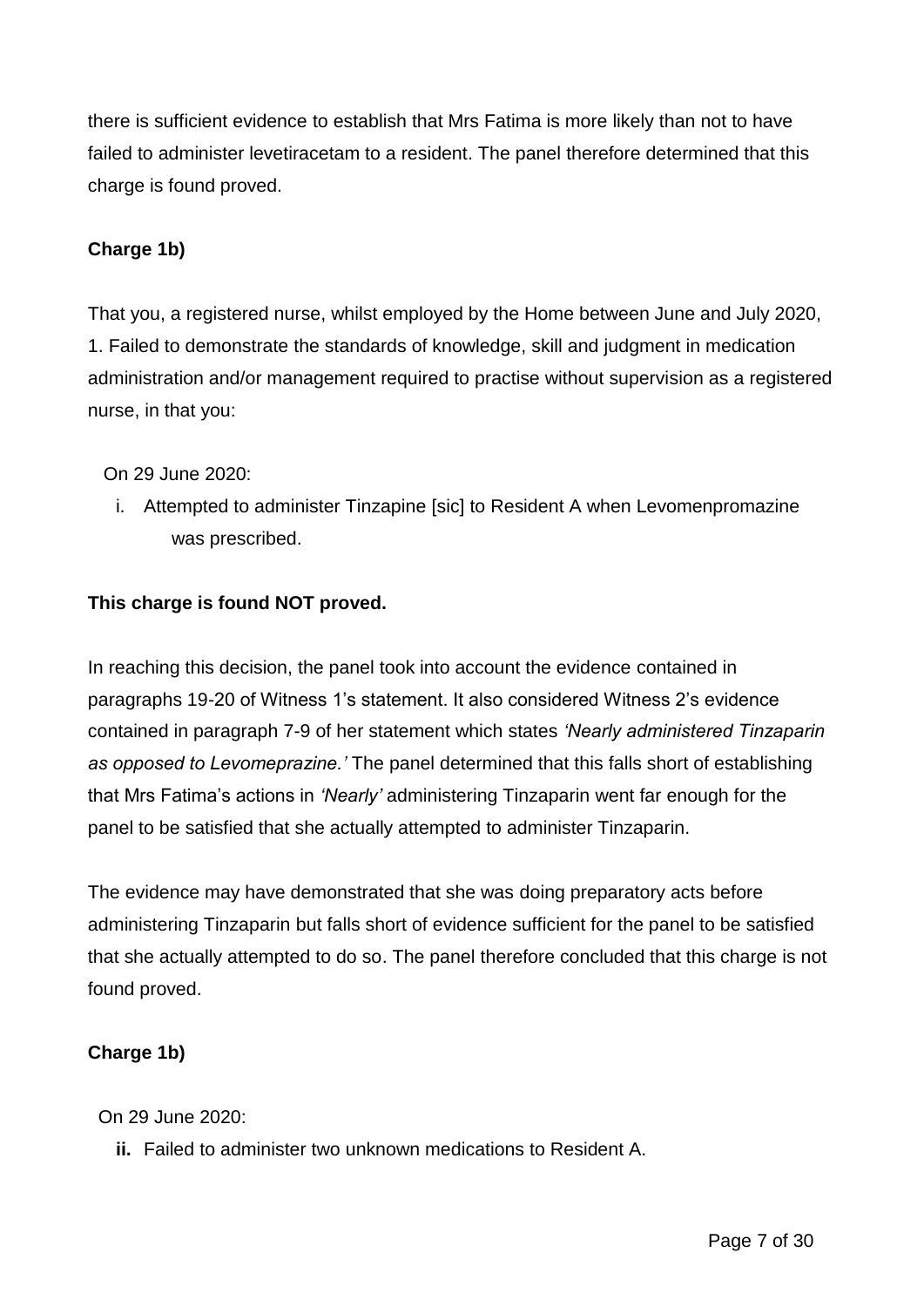## **This charge is found NOT proved.**

In reaching this decision, the panel took into account the statements of Witnesses 1 and 2 along with the supervised medication summary notes dated 29 June 2020, in which it is stated *'nearly missed 2 medications being administered in the morning.'* The panel determined that *'nearly missed'* indicates that they were not missed and were administered, and hence Mrs Fatima did not *'fail'*. The panel's reading of this charge is that the evidence provided contradicts the wording of the charge. It therefore concluded that this charge is not found proved.

#### **Charge 1b)**

- On 29 June 2020:
	- iii. Attempted to administer a sub-cutaneous injection to Resident A with an inappropriately sized needled.

#### **This charge is found NOT proved.**

In reaching this decision, the panel took into account Witness 2's statement which states *'Ms Fatima then tried to administer a sub-cutaneous injection using a green needle which was the big needle.'* The panel determined that there is insufficient detail in this description to establish that Mrs Fatima's actions in *'tried to administer'* meant that she actually attempted to administer a sub-cutaneous injection to Resident A with an inappropriately sized needled.

The panel therefore concluded that there is insufficient evidence from which it could be satisfied that Mrs Fatima attempted to administer a sub-cutaneous injection with an inappropriately sized needled. The panel therefore determined that this charge is not found proved.

#### **Charge 1b)**

On 29 June 2020: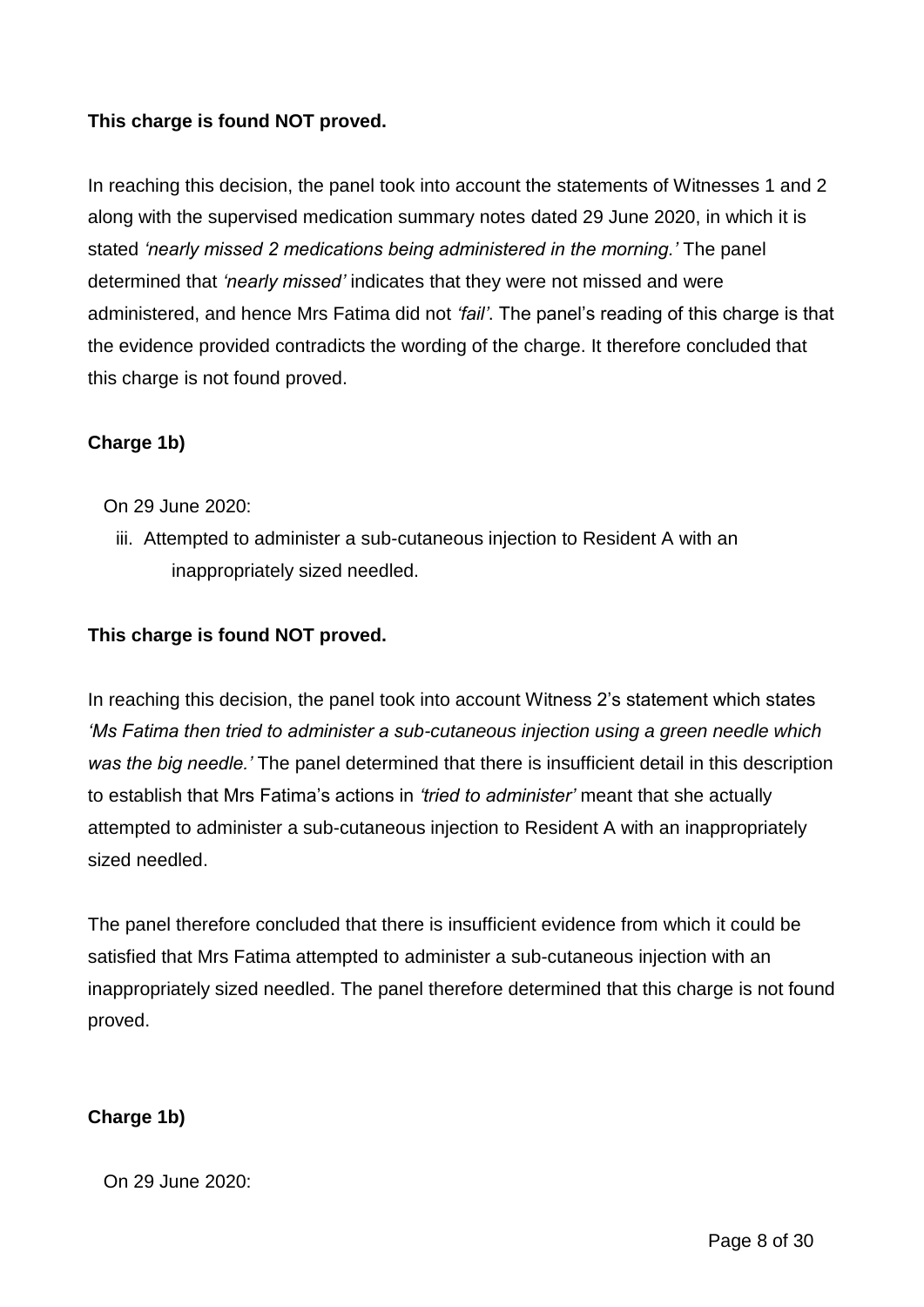iv. Were unable to correctly calculate the amount of medication required by Resident A.

## **This charge is found proved.**

In reaching this decision, the panel took into account the statements of Witness 1 and Witness 2 and contemporaneous record of the supervised medication round summary which states:

*'I recall that she could not remember the medication calculation and on multiple time, I tried different wordings and techniques to enable her but she could not understand.'*

*'0.1ml needed of injection, unable to calculate dosage required. Also tried to administer 0.4ml of medication.'* 

There was no evidence before the panel to undermine the credibility and reliability of these witnesses' statements. The panel concluded that Witness 2's evidence is sufficient for the panel to be satisfied that Mrs Fatima is more likely than not to have been unable to correctly calculate the amount of medication required by Resident A. The panel therefore determined that this charge is found proved.

## **Charge 1b)**

On 29 June 2020:

v. Were unable to draw up the correct amount of medication required by Resident A.

## **This charge is found proved.**

In reaching this decision, the panel took into account the statements of both Witness 1 and Witness 2. Witness 2 states *'…even when I told her the right amount, she was unable to draw up the correct amount, even after we had discussed the correct amount which was needed...'*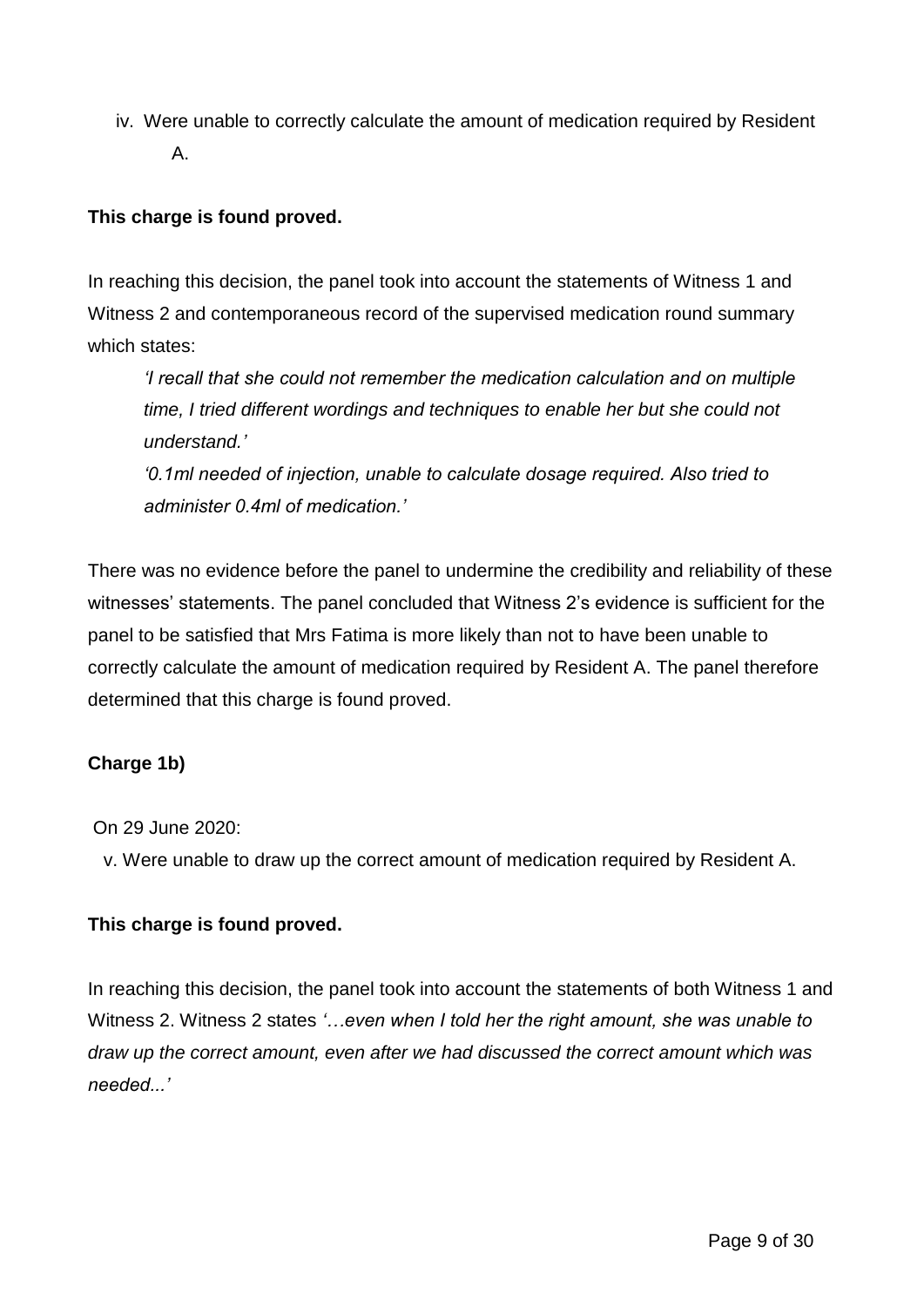The panel further noted the supervised medication round summary in which witness 2 documented: '*Asked her to draw up only 0.1ml of the levomeprazine, she was unable to do this and continuously tried to administer more than required.'*

It determined that there is sufficient evidence to conclude that on the balance of probability Mrs Fatima is more likely than not to have been unable to draw up the correct amount of medication required by Resident A. The panel therefore determined that this charge is found proved.

# **Charge 1b)**

On 29 June 2020:

vi. Drew up medication for Resident B using an unsafe technique.

# **This charge is found NOT proved.**

In reaching this decision, the panel took into account the statements of Witness 1 and Witness 2. Witness 2 states: *'…she continued to hold the medication up and she was tilting the pot. So, when she was putting in the liquid medication in the pot, it looked like there was a lot more than what was actually in there. Therefore, she was underdoing on liquid medication.'*

The panel found that there was insufficient evidence from which it could be satisfied that this technique deployed by Mrs Fatima was unsafe or gain any understanding of what occurred before or after the event described. The panel therefore determined that this charge is found not proved.

## **Charge 1b)**

On 29 June 2020:

vii. Failed to administer Resident B's pre-podded morning medication.

## **This charge is found NOT proved.**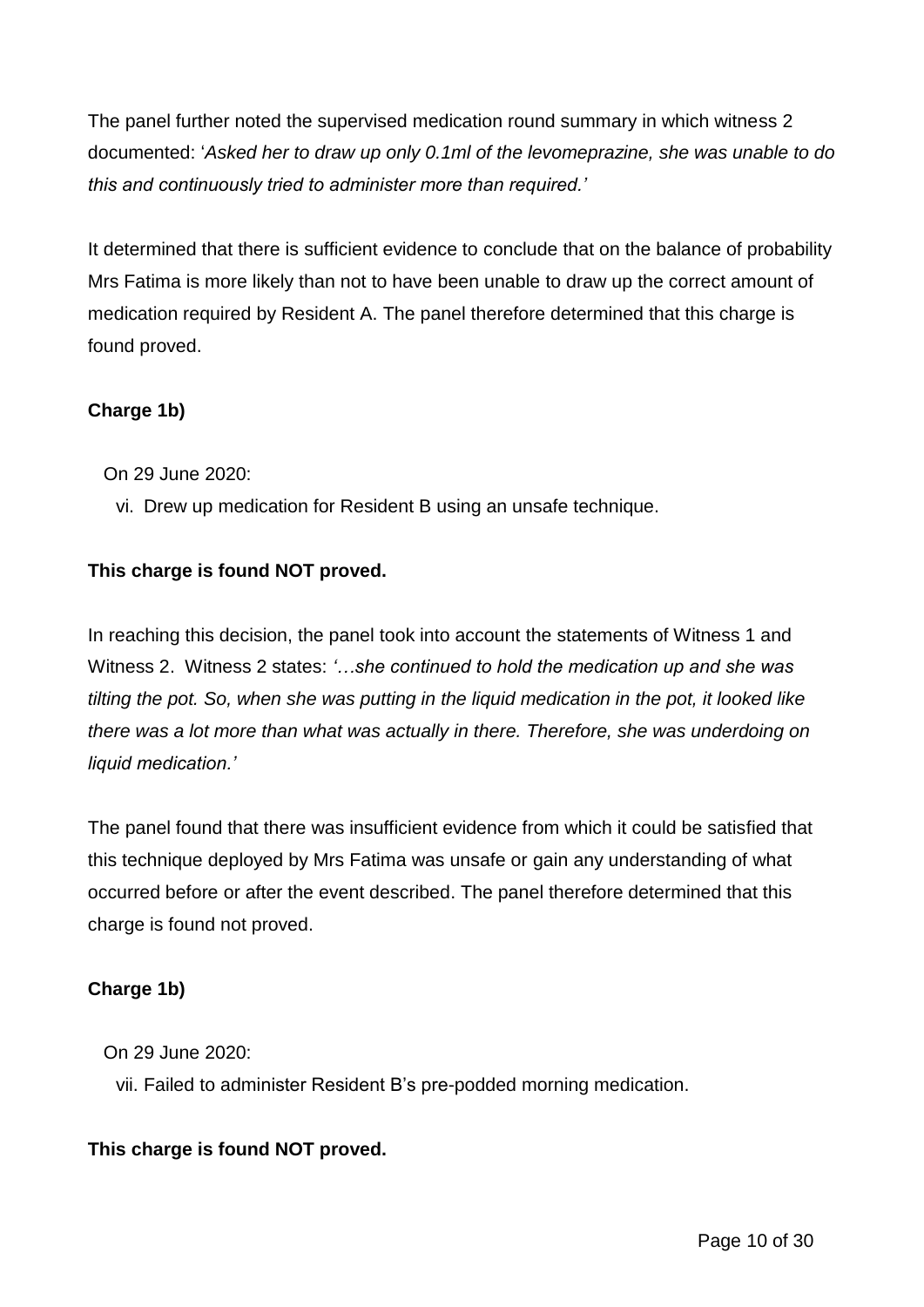In reaching this decision, the panel took into account the statements of Witnesses 1 and 2 in which Witness 2 states *'nearly gave the liquid medications only and not the pre-podded medications'.* The panel determined that *'nearly gave'* indicates that it was not missed but was given, and hence Mrs Fatima did not 'fail'. The panel's reading of this charge is that the evidence provided contradicts the wording of the charge. It therefore concluded that this charge is found not proved.

## **Charge 1b)**

On 29 June 2020:

viii.Failed to administer Resident B's pre-podded afternoon medication.

## **This charge is found NOT proved.**

In reaching this decision, the panel took into account the statements of Witness 1 and Witness 2. The panel noted that there is insufficient detail in support of this charge. It further noted that Witness 2 stated in her statement that *'nearly missed podded medications'.* The panel determined that *'nearly missed'* indicates that it was not missed but was administered, and hence Mrs Fatima did not 'fail'. The panel's reading of this charge is that the evidence provided contradicts the wording of the charge. It therefore concluded that this charge is found not proved.

## **Charge 1b)**

On 29 June 2020:

ix. Drew up medication for Resident C using an unsafe technique.

## **This charge is found NOT proved.**

In reaching this decision, the panel took into account the statements of Witness 1 and Witness 2. Witness 2 states: *'this was similar to Resident B, Ms Fatima held the medication pot wrong and therefore nearly under dosed Resident C.'*  The panel found that there was insufficient evidence from which it could be satisfied that this technique deployed by Mrs Fatima was unsafe or gain any understanding of what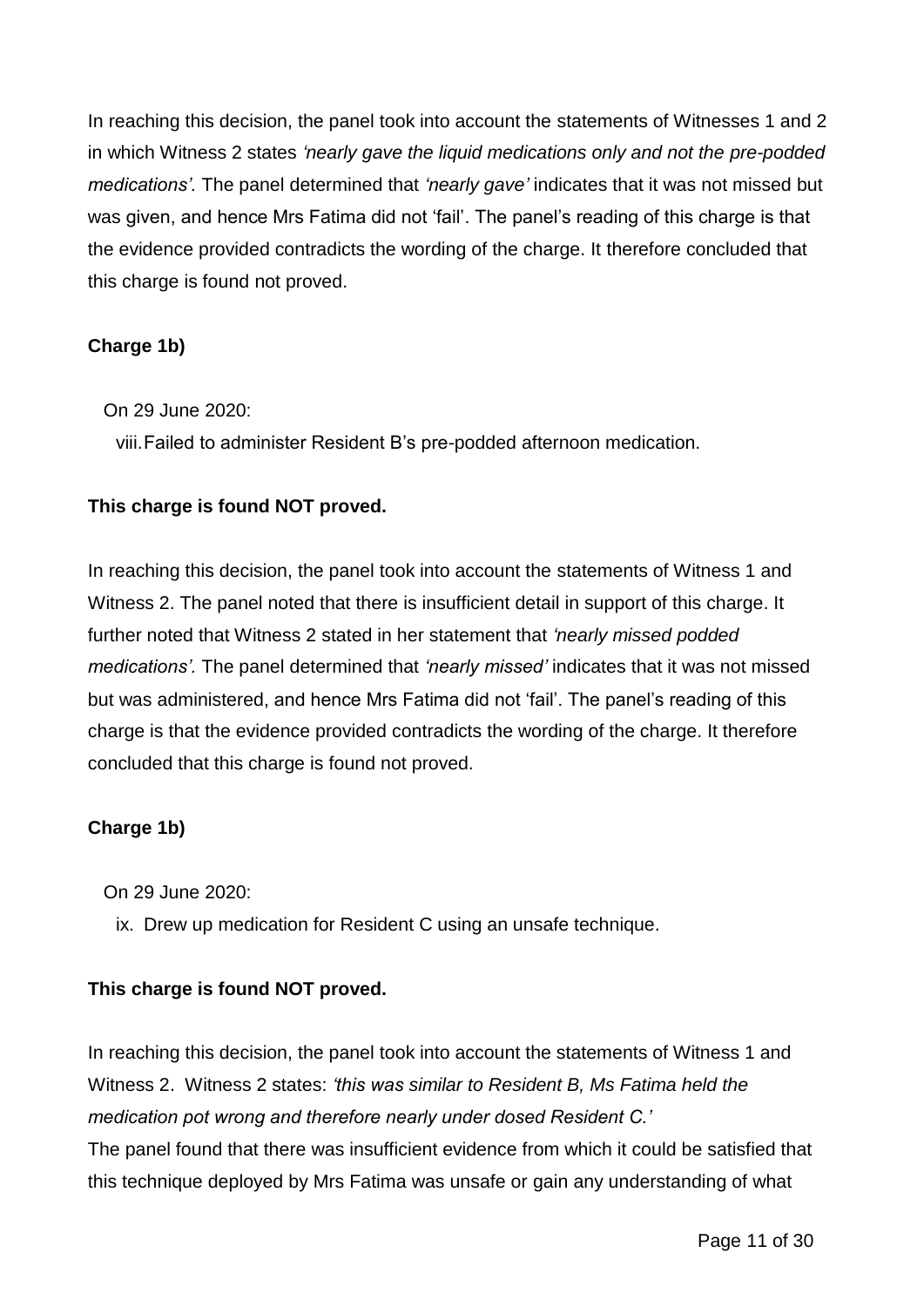occurred before or after the event described. The panel therefore determined that this charge is found not proved.

## **Charge 1b)**

On 29 June 2020:

x. Attempted to administer another resident's paracetamol to Resident D.

# **This charge is found NOT proved.**

In reaching this decision, the panel took into account the statements of Witnesses 1 and 2 in which Witness 2 states *'Nearly administered paracetamol from [another resident] medications instead of [resident d].'* The panel determined that this falls short of establishing that Mrs Fatima's actions in *'Nearly'* administering paracetamol to Resident D went far enough for the panel to be satisfied that she had actually attempted to administer the paracetamol in question.

The panel determined that there was insufficient evidence to support the charge as there is no full description of what Mrs Fatima attempted to actually do. The panel therefore determined that this charge is found not proved.

## **Charge 1b)**

On 29 June 2020:

xi. Failed to administer Resident E's pre-podded medication.

# **This charge is found NOT proved.**

In reaching this decision, the panel took into account the statements of Witnesses 1 and 2 in which Witness 2 states *'nearly missed podded medications'.* The panel determined that *'nearly missed'* indicates that it was not missed but was administered, and hence Mrs Fatima did not 'fail'. The panel's reading of this charge is that the evidence provided contradicts the wording of the charge. It therefore concluded that this charge is found not proved.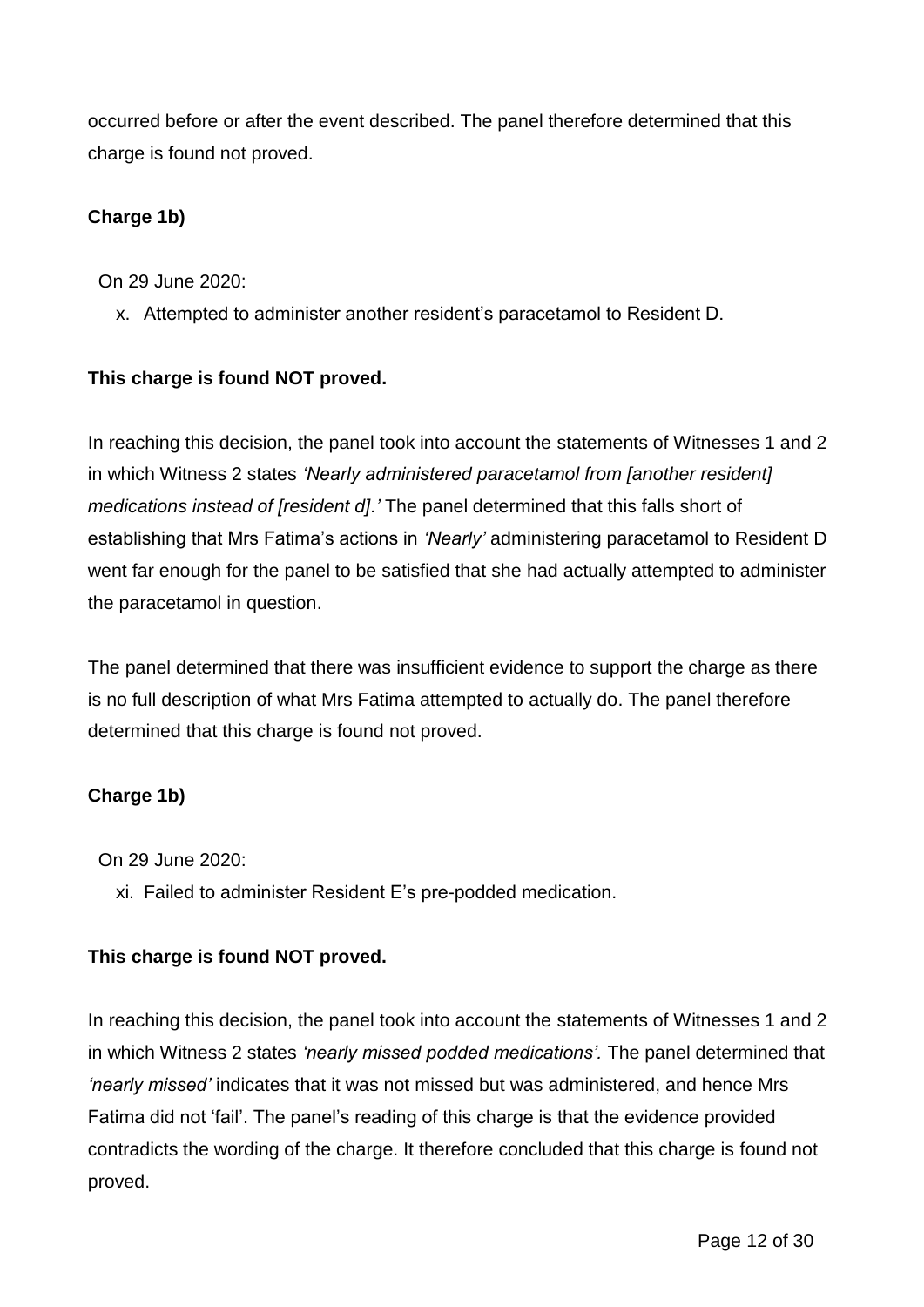## **Charge 1b)**

On 29 June 2020:

xii. Failed to administer Resident E's eye drops.

#### **This charge is found NOT proved.**

In reaching this decision, the panel took into account the statements of Witnesses 1 and 2 in which Witness 2 states *'nearly missed the podded medication and eye drops'.* The panel determined that *'nearly missed'* indicates that it was not missed but was administered, and hence Mrs Fatima did not 'fail'. The panel's reading of this charge is that the evidence provided contradicts the wording of the charge. It therefore concluded that this charge is found not proved.

#### **Charge 1b)**

On 29 June 2020:

xiii.Failed to administer Resident F's Metformin.

## **This charge is found NOT proved.**

In reaching this decision, the panel took into account the statements of Witness 1 and Witness 2. The panel noted that there is insufficient detail in support of this charge. It further noted that Witness 2 stated in her statement that *'*'*Ms Fatima nearly failed to administer Metformin'.* The panel determined that *'nearly missed'* indicates that it was not missed but was administered, and hence Mrs Fatima did not *'fail'.* The panel's reading of this charge is that the evidence provided contradicts the wording of the charge. It therefore concluded that this charge is found not proved.

## **Charge 1b)**

On 29 June 2020: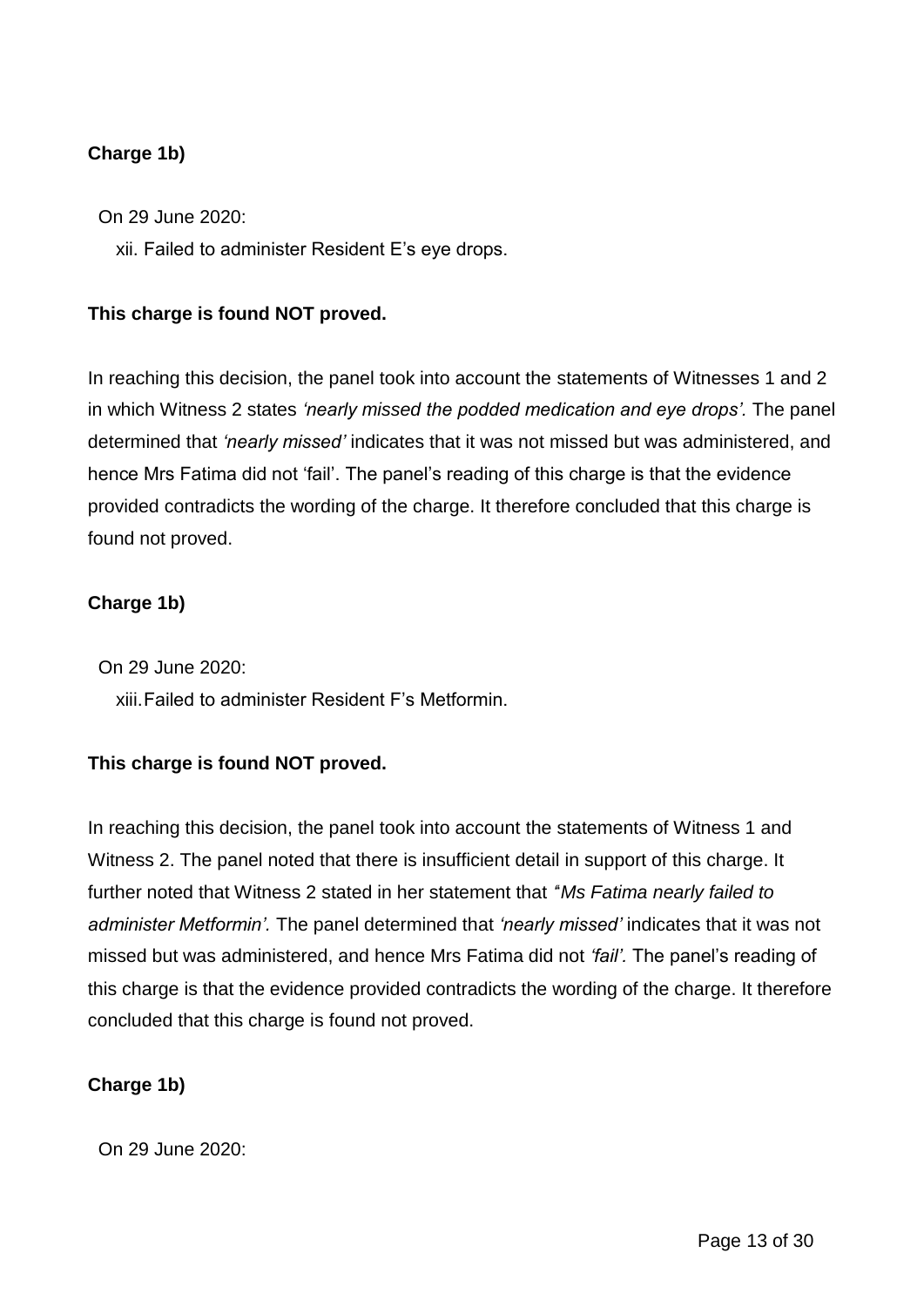xiv. Attempted to administer eye drops to Resident F when eye drops were no longer prescribed.

## **This charge is found NOT proved.**

In reaching this decision, the panel took into account the evidence contained in paragraph 29 of Witness 2's statement which states *'tried to give him eye drops which have been discontinued'* falls short of establishing that Mrs Fatima's actions in *'trying'* to administer the eye drops went far enough for the panel to be satisfied that she actually attempted to administer the eye drops. The panel considered that the evidence available does not provide a full account of what Mrs Fatima actually did in order for the witness to conclude she was trying to administer the eye drops.

The evidence may have demonstrated that she was doing preparatory acts before administering the eye drops to Resident F but does not go far enough for the panel to be satisfied that she actually attempted to administer them. It therefore concluded that this charge is found not proved.

## **Charge 1c)**

"That you, a registered nurse, whilst employed by the Home between June and July 2020, 1. Failed to demonstrate the standards of knowledge, skill and judgment in medication administration and/or management required to practise without supervision as a registered nurse, in that you:

On 1 July 2020:

i. Failed to administer Fexofenadine, Finasteride and Ferrous Sulphate to Resident G.

## **This charge is found NOT proved.**

In reaching this decision, the panel took into account the statements of Witness 1 and Witness 2. The panel noted that there is insufficient detail in support of this charge. It further noted that Witness 2 stated in her statement that *'Ms Fatima nearly failed to administer Fexofenadine, Finasteride and Ferrous Sulphate.'* The panel determined that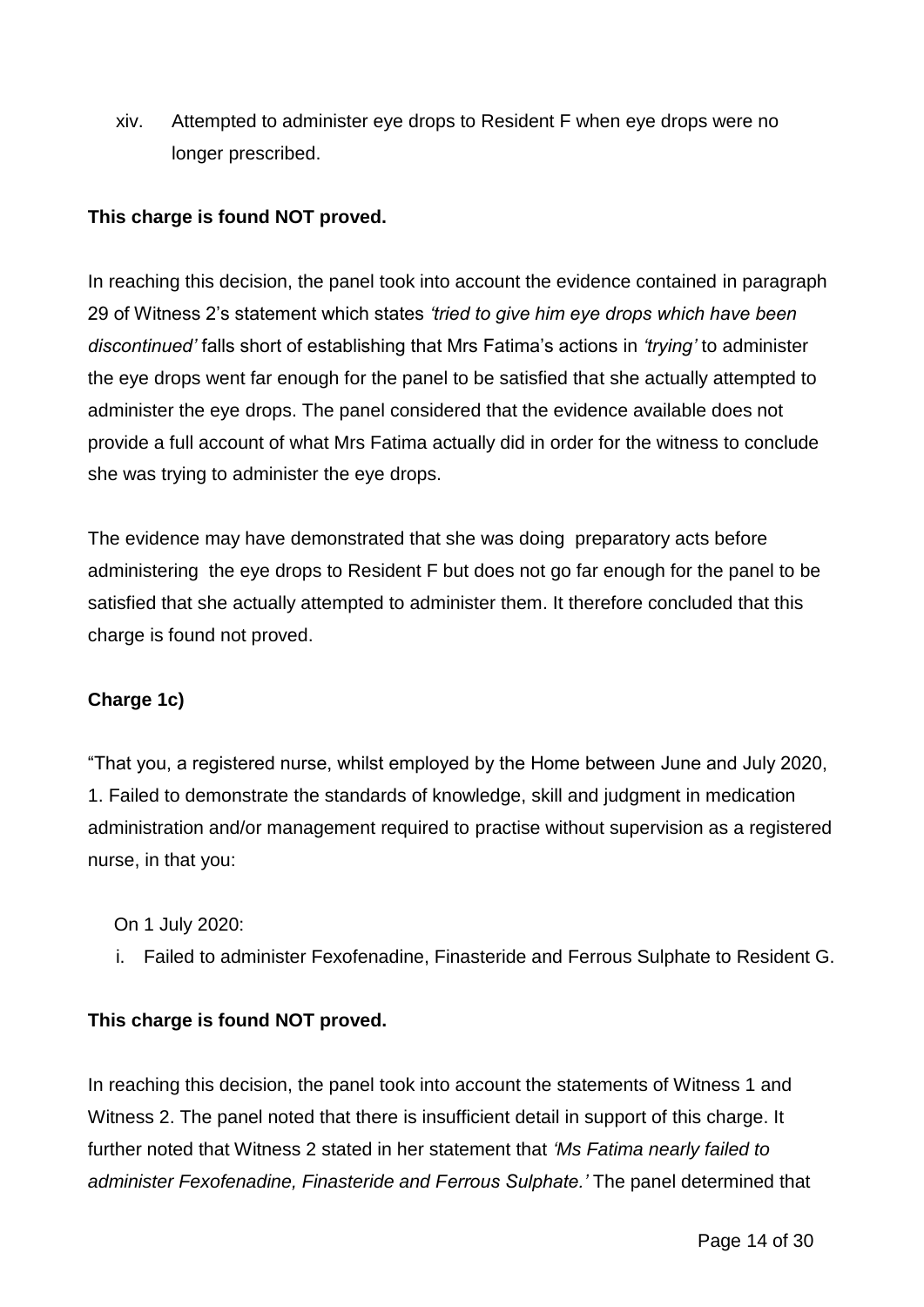*'nearly failed to administer' indicates* that it was not missed but was administered, and hence Mrs Fatima did not *'fail'*. The panel's reading of this charge is that the evidence provided contradicts the wording of the charge. It therefore concluded that this charge is found not proved.

## **Charge 1c)**

## On 1 July 2020:

ii. Inaccurately signed Resident G's MAR chart to indicate that you had administered the resident's lunchtime medication when you had administered the resident's morning medication.

## **This charge is found proved.**

In reaching this decision, the panel took into account Witness 2's evidence which states that: *'Ms Fatima signed for the lunchtime medications instead of the morning meds, even though the medications were different for the morning and lunchtime.'* It also considered the supervised medication round summary dated 1 July 2020. The panel found that there was no evidence before it to undermine the credibility and reliability of this witness. It therefore determined that this charge is found proved.

## **Charge 1c)**

On 1 July 2020:

iii. Indicated that you would not administer medication to Resident H on account of their being asleep when this was a clinically inappropriate decision given the nature of the medication prescribed to Resident H.

## **This charge is found proved.**

The panel considered that this charge is formed of two parts: firstly Mrs Fatima indicated that she would not administer medications because the resident was asleep and secondly this was clinically inappropriate.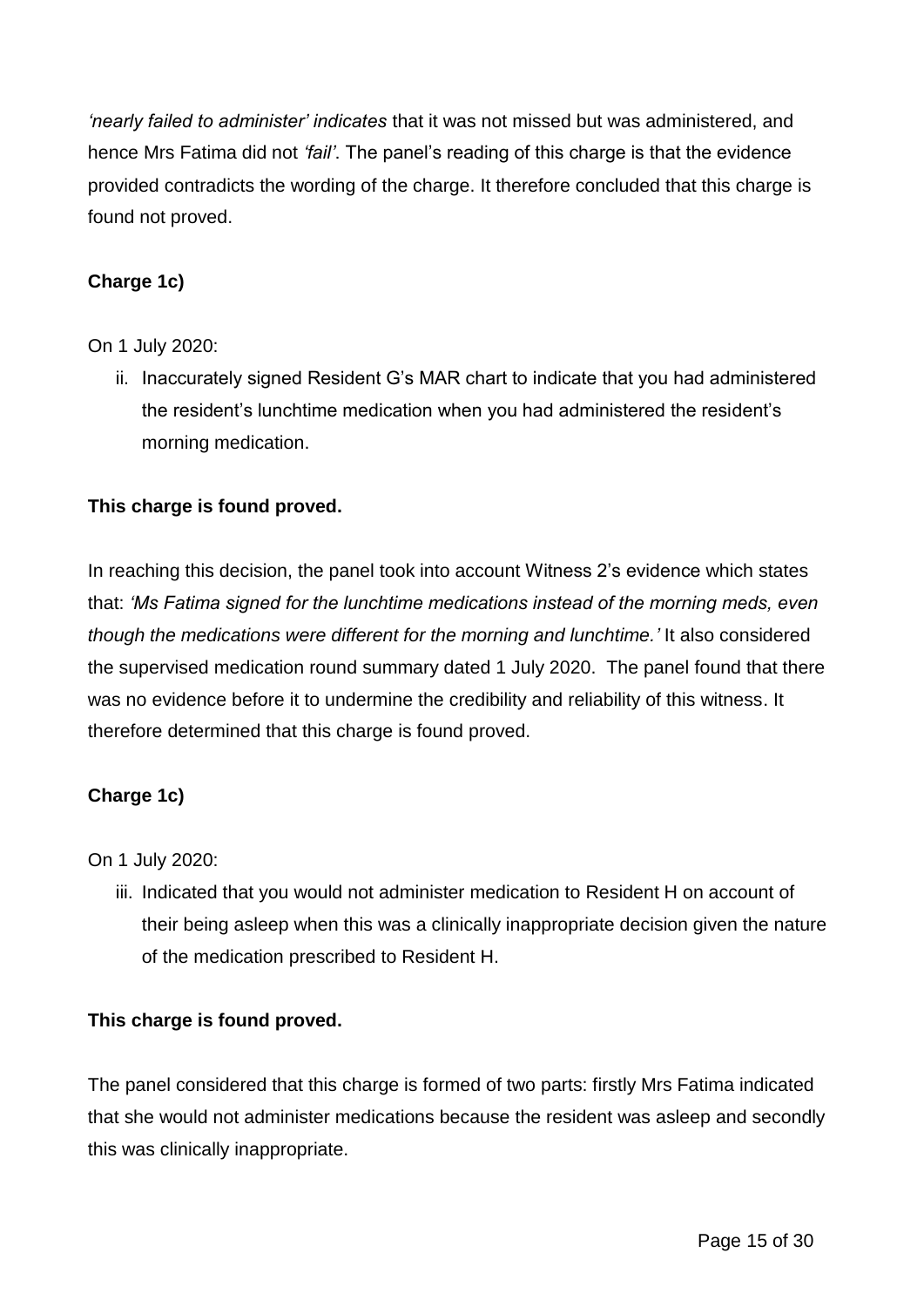In reaching this decision, the panel took into account Witness 2's evidence which states: *'Resident H was sleeping during the medication round and because of this, Ms Fatima stated that she was not going to administer the medications. However, it was important that Resident H received the medications due to their condition.' 'It was wrong that Ms Fatima did not want to administer the medications because Resident H was an epileptic who was known to have seizures.'*

Given that there is no evidence to undermine the credibility or reliability of the witnesses, the panel was satisfied that Mrs Fatima decided not to administer medications because the resident was asleep and that this was a clinically inappropriate judgement. The panel therefore determined that this charge is found proved.

# **Charge 1c)**

#### On 1 July 2020:

iv. Attempted to administer Omeprazole to Resident I when there was no clinical need to do so.

## **This charge is found NOT proved.**

In reaching this decision, the panel took into account the evidence contained in Witness 2's statement which states *'Ms Fatima nearly administered Omeprazole to Resident I, even though it had already been administered by the night nurse staff due to it being an early morning medication given before food.'* falls short of establishing that Mrs Fatima's actions in *'nearly'* administering the Omeprazole went far enough for the panel to be satisfied that she actually attempted to administer it. The panel considered that the evidence available does not provide a full account of what Mrs Fatima actually did in order for the witness to conclude she was trying to administer the Omeprazole.

The evidence may have demonstrated that she was doing preparatory acts before administering the Omeprazole to Resident I but does not go far enough for the panel to be satisfied that she actually attempted to administer it. It therefore concluded that this charge is found not proved.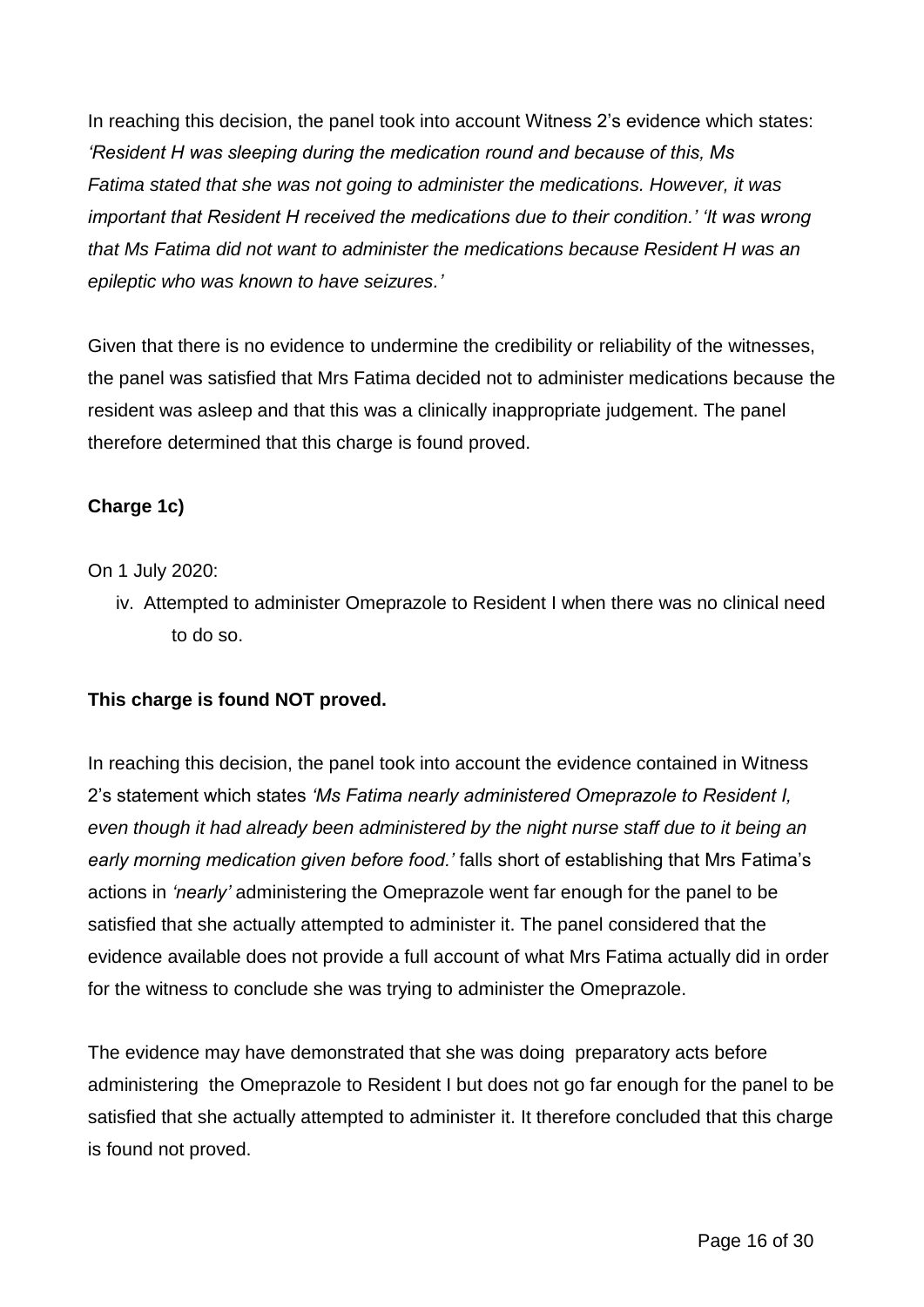## **Charge 1c)**

On 1 July 2020:

v. Attempted to administer Fresubin to Resident J when there was no clinical need to do so.

#### **This charge is found NOT proved.**

In reaching this decision, the panel took into account the evidence contained in Witness 2's statement which states *'Ms Fatima nearly administered Fresubin, which had already been administered by the night shift nurse.'* falls short of establishing that Mrs Fatima's actions in *'nearly'* administering the Fresubin went far enough for the panel to be satisfied that she actually attempted to administer it. The panel considered that the evidence available does not provide a full account of what Mrs Fatima actually did in order for the witness to conclude she was trying to administer the Fresubin.

The evidence may have demonstrated that she was doing preparatory acts before administering the Fresubin to Resident J but does not go far enough for the panel to be satisfied that she actually attempted to administer it. It therefore concluded that this charge is found not proved.

#### **Charge 1c)**

On 1 July 2020:

vi. Were unable to correctly calculate the amount of medication required by Resident A.

#### **This charge is found proved.**

In reaching this decision, the panel took into account the supervised medication round summary in which Witness 2 documents *'could not calculate te [sic] required about [sic] of levomepriazine [sic] which was required.'*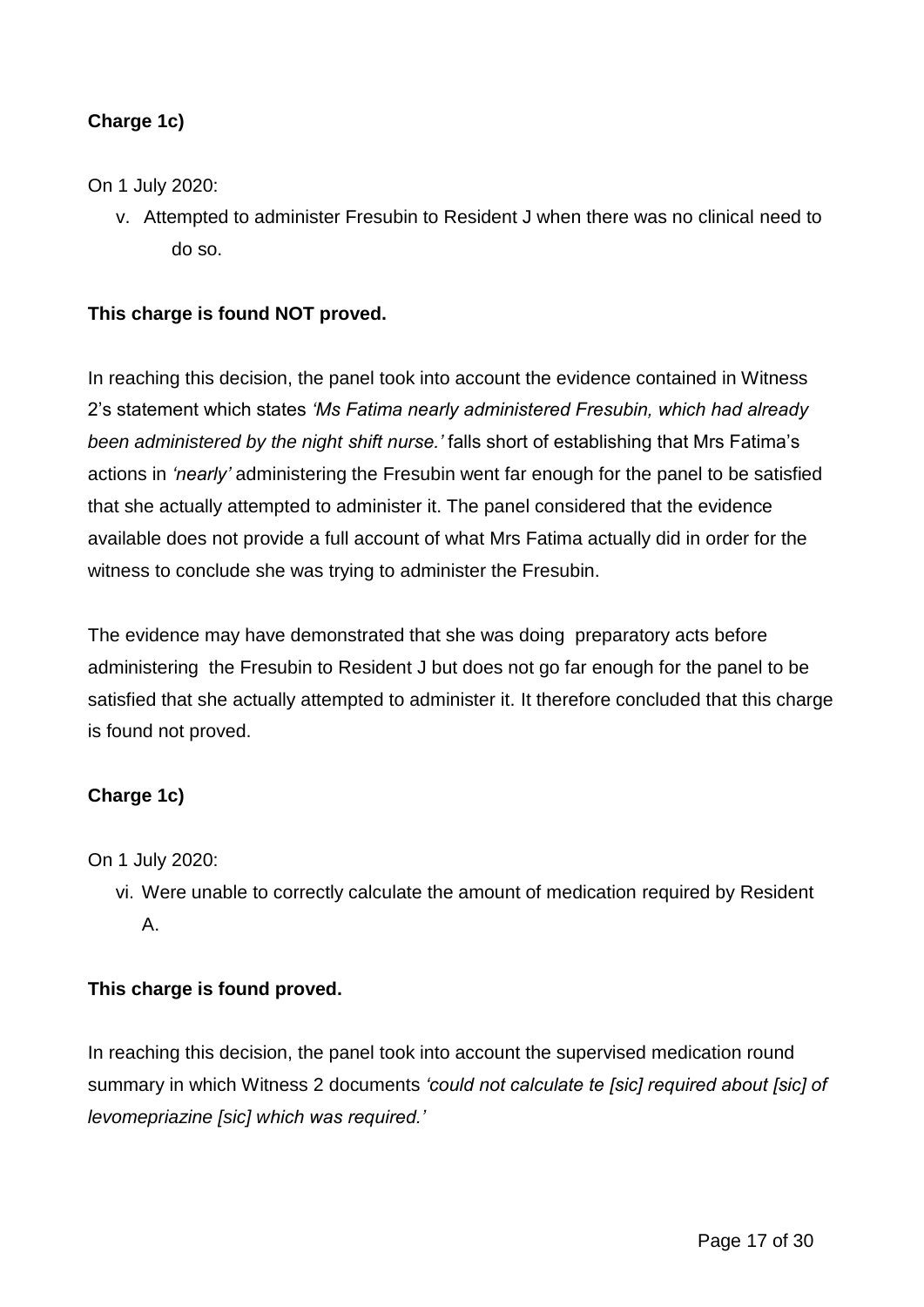There was no evidence before the panel to undermine the credibility and reliability of the contemporaneous documentary evidence. The panel concluded that Witness 2's evidence is sufficient for the panel to be satisfied that Mrs Fatima is more likely than not to have been unable to correctly calculate the amount of medication required by Resident A. The panel therefore determined that this charge is found proved.

## **Charge 1c)**

## On 1 July 2020:

vii. Were unable to draw up the correct amount of medication required by Resident A.

#### **This charge is found proved.**

In reaching this decision, the panel took into account the statements of both Witness 1 and Witness 2. Witness 2 states *'…Ms Fatima had difficulties calculating and drawing up the amount of Levomepromazine Resident A should have received. I even informed her of the correct medication, she still could not draw up the correct amount. She kept going under the required amount, which was a significant difference for medication.'*

The panel further noted the supervised medication round summary in which witness 2 documented: '*could not draw up the correct amount of levomeprazine [sic] which was required.'*

It determined that there is sufficient evidence to conclude that on the balance of probability Mrs Fatima is more likely than not to have been unable to draw up the correct amount of medication required by Resident A. The panel therefore determined that this charge is found proved.

## **Charge 1c)**

#### On 1 July 2020:

viii. Attempted to administer Thiamine to Resident A twice when it was prescribed once.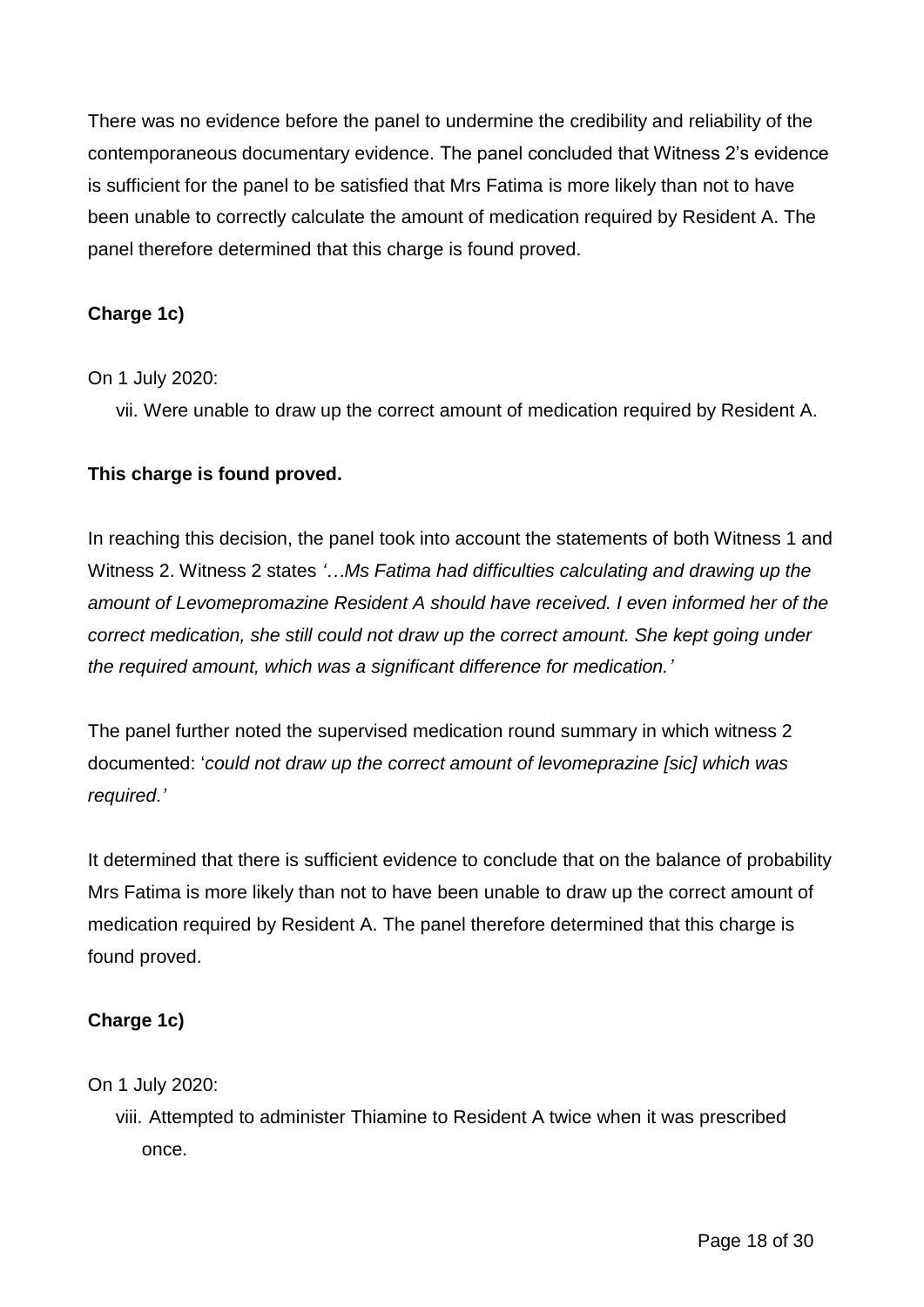## **This charge is found NOT proved.**

In reaching this decision, the panel took into account the evidence contained in Witness 2's statement which states *'Ms Fatima nearly administered thiamine twice in the same round..'* falls short of establishing that Mrs Fatima's actions in *'nearly'* administering the Thiamine went far enough for the panel to be satisfied that she actually attempted to administer it. The panel considered that the evidence available does not provide a full account of what Mrs Fatima actually did in order for the witness to conclude she was trying to administer the Thiamine.

The evidence may have demonstrated that she was doing preparatory acts before administering the Thiamine to Resident A but does not go far enough for the panel to be satisfied that she actually attempted to administer it. It therefore concluded that this charge is found not proved.

#### **Charge 1d)**

That you, a registered nurse, whilst employed by the Home between June and July 2020:

1. Failed to demonstrate the standards of knowledge, skill and judgment in medication administration and/or management required to practise without supervision as a registered nurse, in that you:

Between 13 -16 June 2020, failed to satisfactorily complete 'Safe Handling of Medicines for Care Homes, in that you:

- i. failed the 'Covert Administration' module.
- ii. failed the 'Non-Prescribed Medicines and Homely Remedies' module.
- iii. Failed the 'Avoiding Errors' module.
- iv. Achieved a score of 64%, a fail.

## **These charges are found NOT proved.**

The panel noted that the dates, *'between 13 - 16 June 2020'* are a material part of the charges that have to be proved.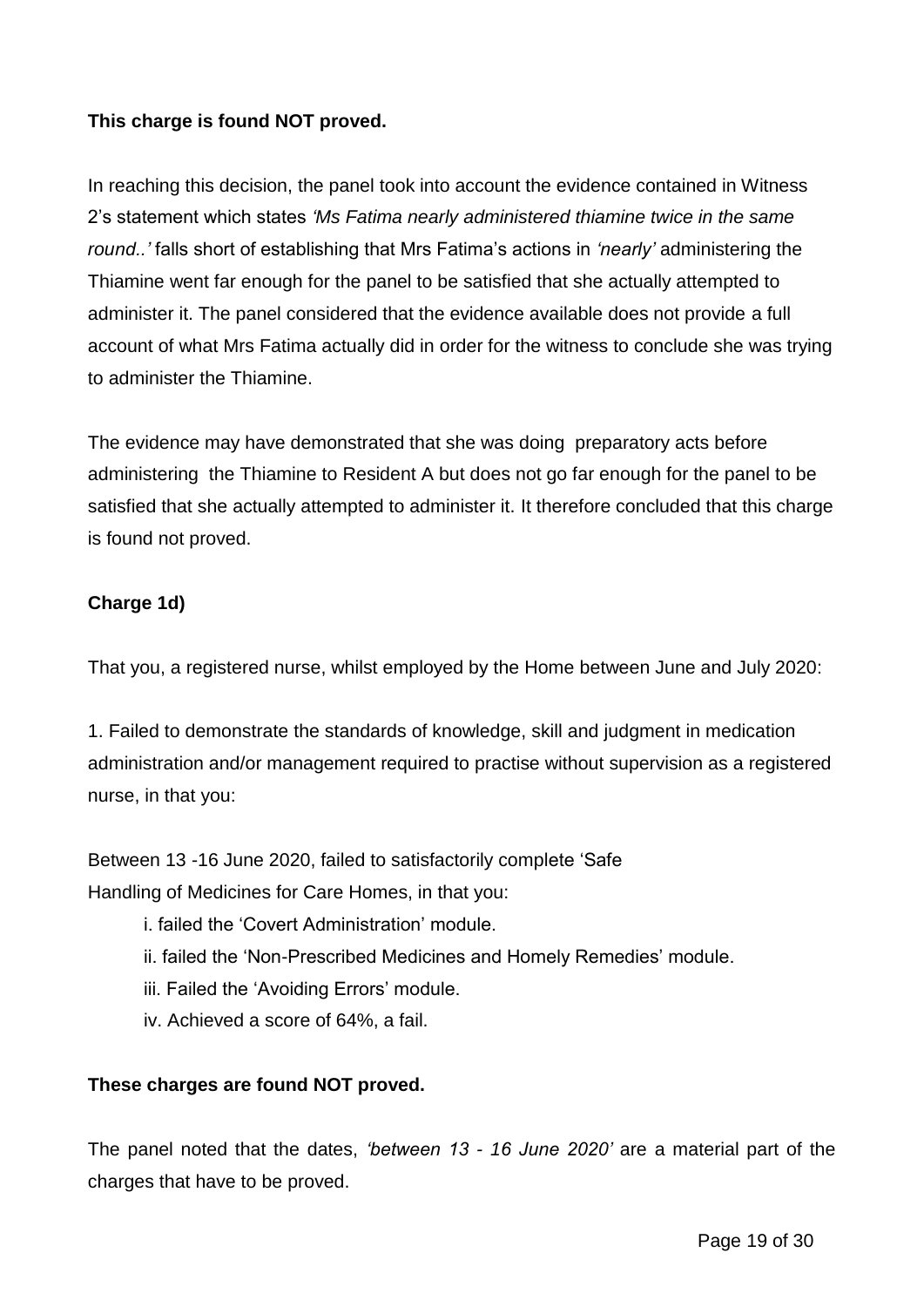The panel could find no evidence to establish as to when Mrs Fatima took the courses for which certificates have been provided. It could not be satisfied that any of these charges have been proved. Therefore the panel found charge d) in its entirety not proved.

#### **Fitness to practise**

Having reached its determination on the facts of this case, the panel then moved on to consider whether those facts it found proved amount to a lack of competence and, if so, whether Mrs Fatima's fitness to practise is currently impaired. There is no statutory definition of fitness to practise. However, the NMC has defined fitness to practise as a registrant's suitability to remain on the register unrestricted.

The panel, in reaching its decision, has recognised its statutory duty to protect the public and maintain public confidence in the profession. Further, it bore in mind that there is no burden or standard of proof at this stage and it has therefore exercised its own professional judgement.

The panel adopted a two-stage process in its consideration. First, the panel must determine whether the facts found proved amount to a lack of competence. Secondly, only if the facts found proved amount to a lack of competence, the panel must decide whether, in all the circumstances, Mrs Fatima's fitness to practise is currently impaired as a result of that lack of competence.

## **Representations on lack of competence and impairment**

The NMC has defined a lack of competence as:

*'A lack of knowledge, skill or judgment of such a nature that the registrant is unfit to practise safely and effectively in any field in which the registrant claims to be qualified or seeks to practice.'*

The NMC, in their statement of case, invited the panel to take the view that the facts found proved amount to a lack of competence. The panel had regard to the terms of 'The Code: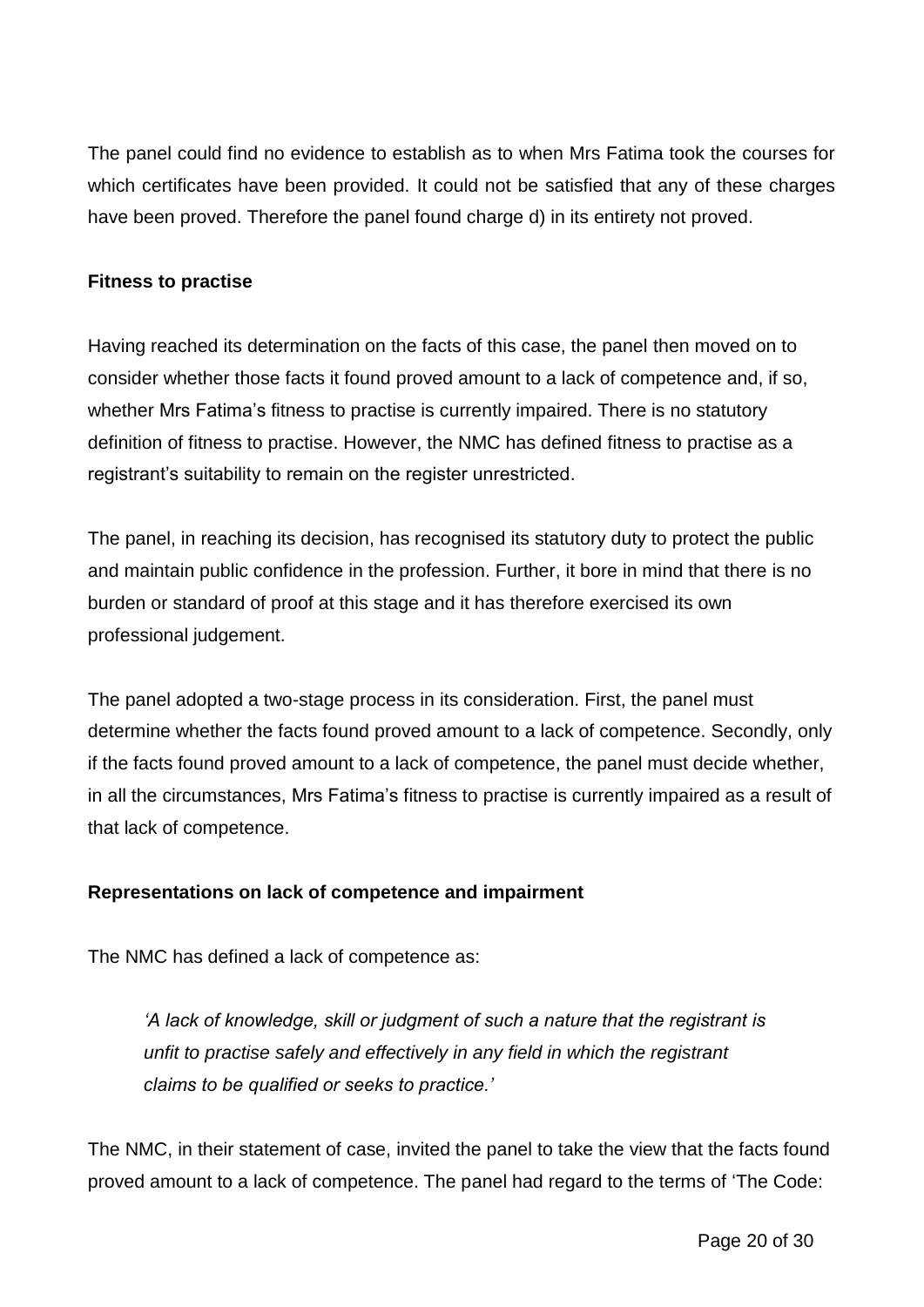Professional standards of practice and behaviour for nurses and midwives (2015' ("the Code") in making its decision.

The NMC invited the panel to find that the facts found proved show that Mrs Fatima's competence at the time was below the standard expected of a registered nurse.

The NMC requires the panel to bear in mind its overarching objective to protect the public and the wider public interest. This included the need to declare and maintain proper standards and maintain public confidence in the profession and in the NMC as a regulatory body. The panel has referred to the case of *Council for Healthcare Regulatory Excellence v (1) Nursing and Midwifery Council (2) Grant* [2011] EWHC 927 (Admin)*.*

The NMC invited the panel to find Mrs Fatima's fitness to practise impaired on the grounds that:

*'We consider the following questions from the case of Grant can be answered in the affirmative both in respect of past conduct and future risk:*

*1. Has [the Registrant] in the past acted and/or is liable in the future to act as so to put a patient or patients at unwarranted risk of harm; and/or 2. Has [the Registrant] in the past brought and/or is liable in the future to bring the [nursing] profession into disrepute; and/or 3. Has [the Registrant] in the past committed a breach of one of the Fundamental tenets of the [nursing] profession and/or is liable to do so in the future*

*We consider the registrant has displayed no insight.*

*We take this view because whilst the issues in this case were admitted locally there has been no response to the regulatory concern or charges and no evidence that the registrant has sought to strengthen her practice since the issues arose.*

*We understand the registrant has not worked since the issues arose. The last contact from the registrant was on 16 September 2020 when it was said: I am currently unemployed and I am not looking for work. I am focused on working on my health and well-being and resting at home at the moment.*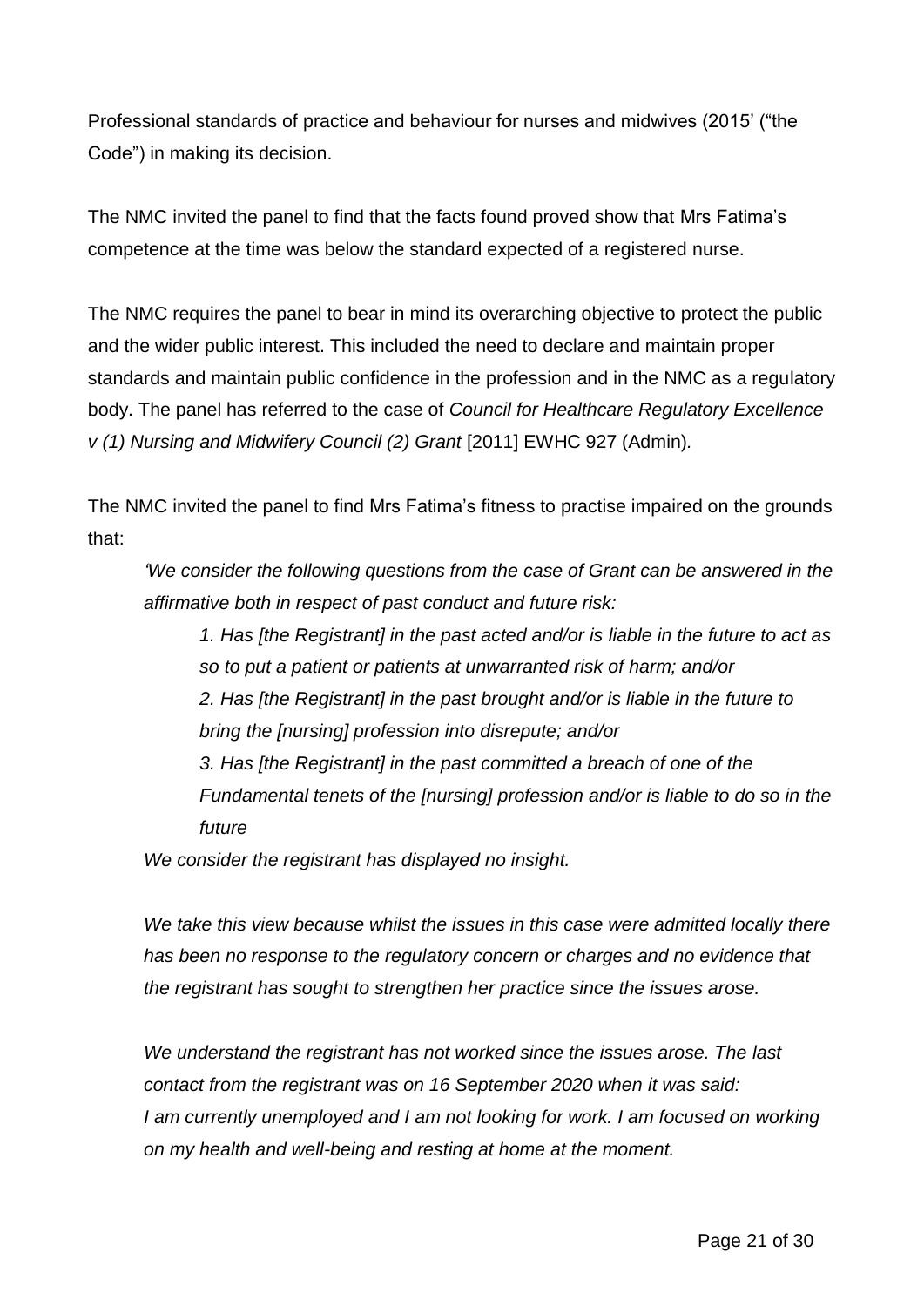*I don't plan on seeking further work at the moment as it all depends on my health and well-being.*

*We consider there is a continuing risk to the public due to the registrant having not taken any action to address her lack of competency.*

*We consider there is a public interest in a finding of impairment being made in this case to declare and uphold proper standards. The registrant's conduct engages the public interest. It is accepted this is wholly parasitical on the pubic protection issues.'*

The panel accepted the advice of the legal assessor which included reference to a number of relevant judgments. These included: *Roylance v General Medical Council* (No 2) [2000] 1 A.C. 311, *Nandi v General Medical Council* [2004] EWHC 2317 (Admin), and *General Medical Council v Meadow* [2007] QB 462 (Admin).

#### **Decision and reasons on lack of competence**

When determining whether the facts found proved amount to a lack of competence, the panel had regard to the terms of the Code. In particular, the following standards:

1.4 make sure that any treatment, assistance or care for which you are responsible is delivered without undue delay.

6.2 maintain the knowledge and skills you need for safe and effective practice.

10.1 complete all records at the time or as soon as possible after an event,

recording if the notes are written some time after the event.

10.3 complete all records accurately and without any falsification, taking immediate and appropriate action if you become aware that someone has not kept to these requirements.

16.3 tell someone in authority at the first reasonable opportunity if you experience problems that may prevent you working within the Code or other national standards, taking prompt action to tackle the causes of concern if you can.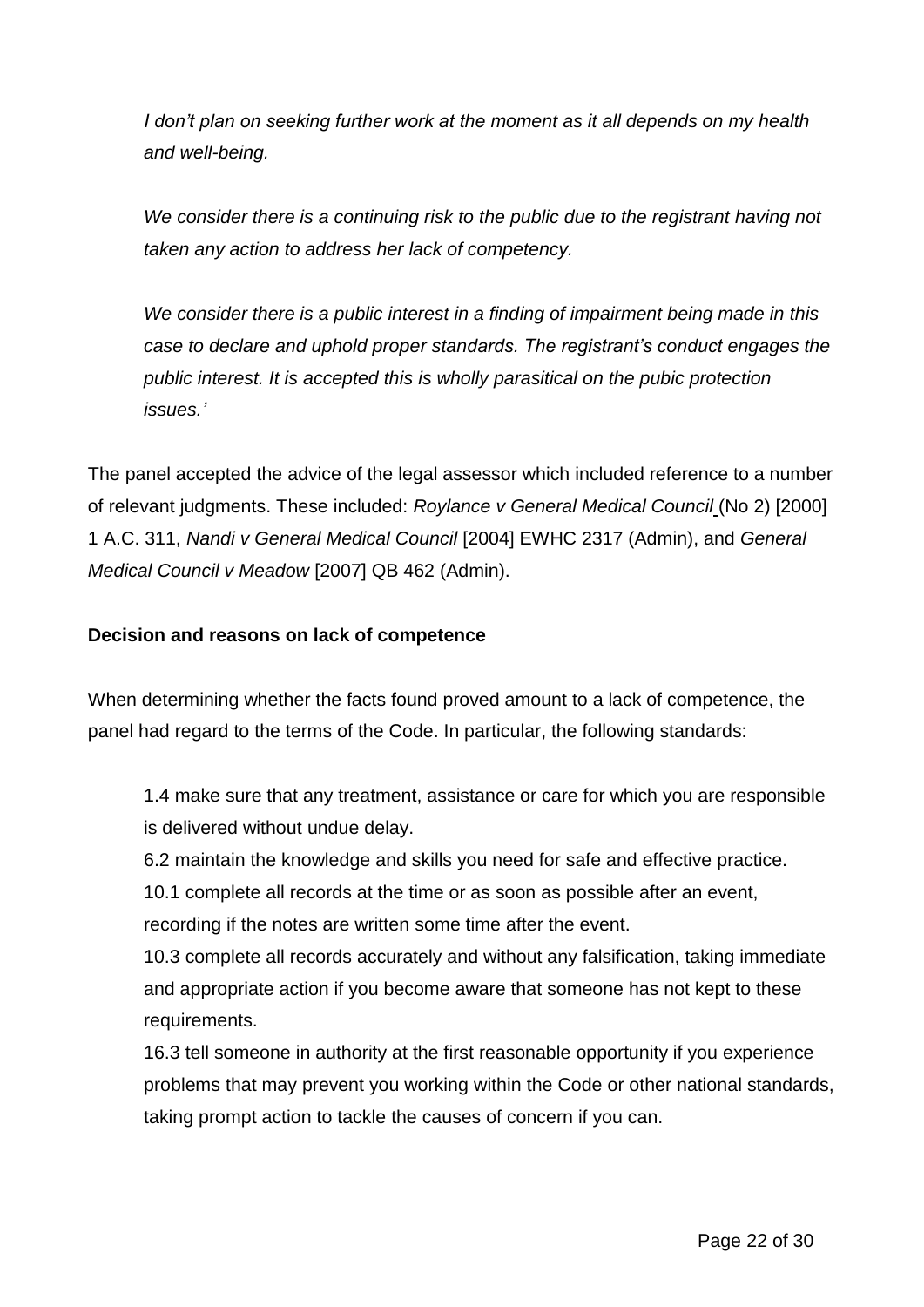18. Advise on, prescribe, supply, dispense or administer medicines within the limits of your training and competence, the law, our guidance and other relevant policies, guidance and regulations.

19.1 take measures to reduce as far as possible, the likelihood of mistakes, near misses, harm and the effect of harm if it takes place.

20.1 keep to and uphold the standards and values set out in the Code.

24.2 use all complaints as a form of feedback and an opportunity for reflection and learning to improve practice.

The panel appreciated that breaches of the Code do not automatically amount to a finding of lack of competence.

The panel was of the view that the medication errors and failure to complete the MAR charts demonstrate an inability to carry out basic and fundamental nursing skills.

The panel bore in mind, when reaching its decision, that Mrs Fatima should be judged by the standards of the reasonable average registered nurse and not by any higher or more demanding standard.

The panel considered that the facts found proved were individually serious and presented a significant risk of serious harm to patients. It found that they were sufficiently serious both individually and in totality to amount to a lack of competence.

Taking into account the reasons given by the panel for the findings of the facts, the panel has concluded that Mrs Fatima's practice was below the standard that one would expect of the average registered nurse acting in Mrs Fatima's role.

In all the circumstances, the panel determined that Mrs Fatima's performance demonstrated a lack of competence.

## **Decision and reasons on impairment**

The panel next went on to decide if as a result of the lack of competence, Mrs Fatima's fitness to practise is currently impaired.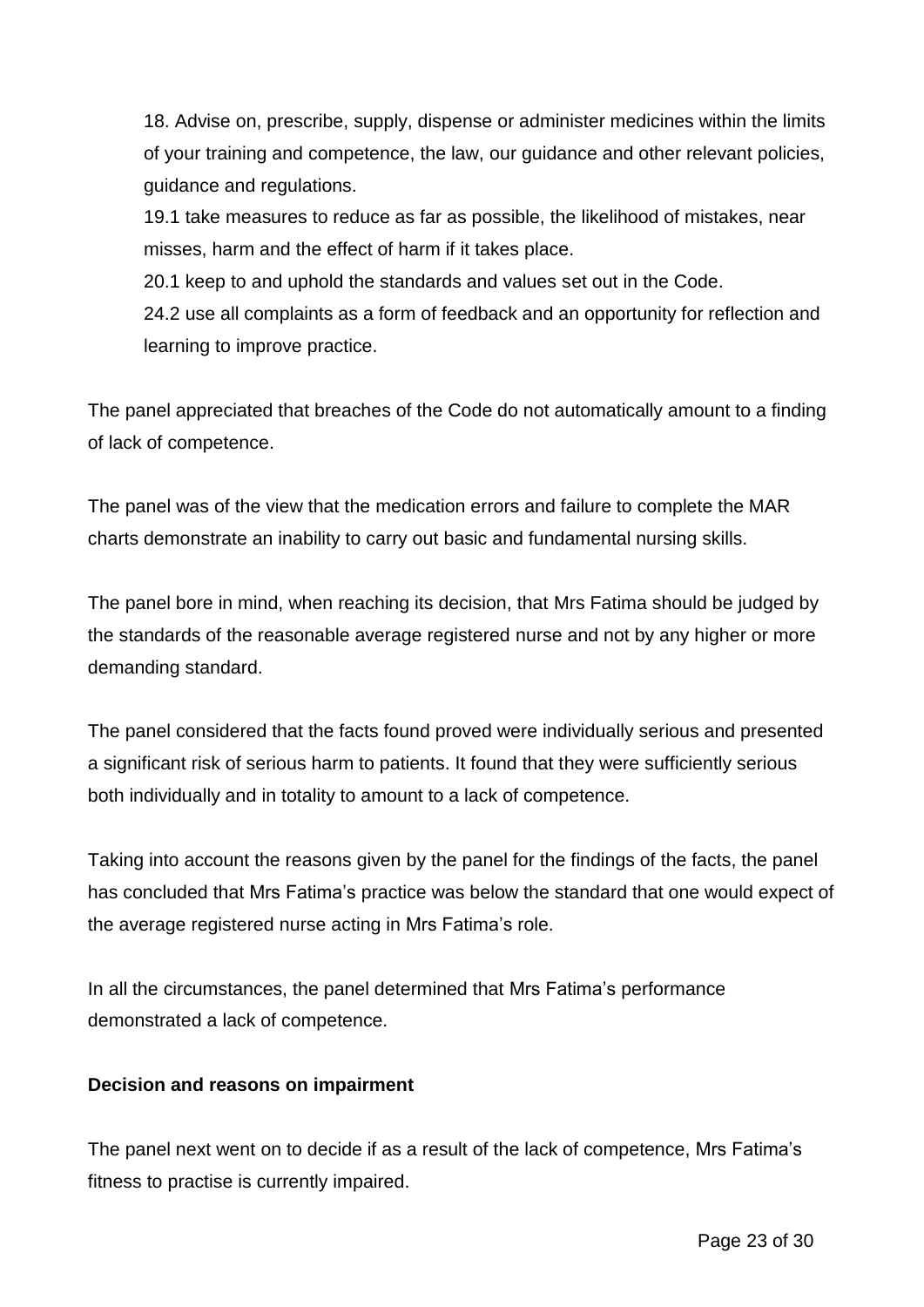Nurses occupy a position of privilege and trust in society and are expected at all times to be professional. Patients and their families must be able to trust nurses with their lives and the lives of their loved ones. They must make sure that their conduct at all times justifies both their patients' and the public's trust in the profession.

In this regard the panel considered the judgment of Mrs Justice Cox in the case of *CHRE v NMC and Grant* in reaching its decision. In paragraph 74, she said:

*'In determining whether a practitioner's fitness to practise is impaired by reason of misconduct, the relevant panel should generally consider not only whether the practitioner continues to present a risk to members of the public in his or her current role, but also whether the need to uphold proper professional standards and public confidence in the profession would be undermined if a finding of impairment were not made in the particular circumstances.'*

In paragraph 76, Mrs Justice Cox referred to Dame Janet Smith's "test" which reads as follows:

*'Do our findings of fact in respect of the doctor's misconduct, deficient professional performance, adverse health, conviction, caution or determination show that his/her fitness to practise is impaired in the sense that s/he:*

- *a. has in the past acted and/or is liable in the future to act so as to put a patient or patients at unwarranted risk of harm; and/or*
- *b. has in the past brought and/or is liable in the future to bring the medical profession into disrepute; and/or*
- *c. has in the past breached and/or is liable in the future to breach one of the fundamental tenets of the medical profession; and/or*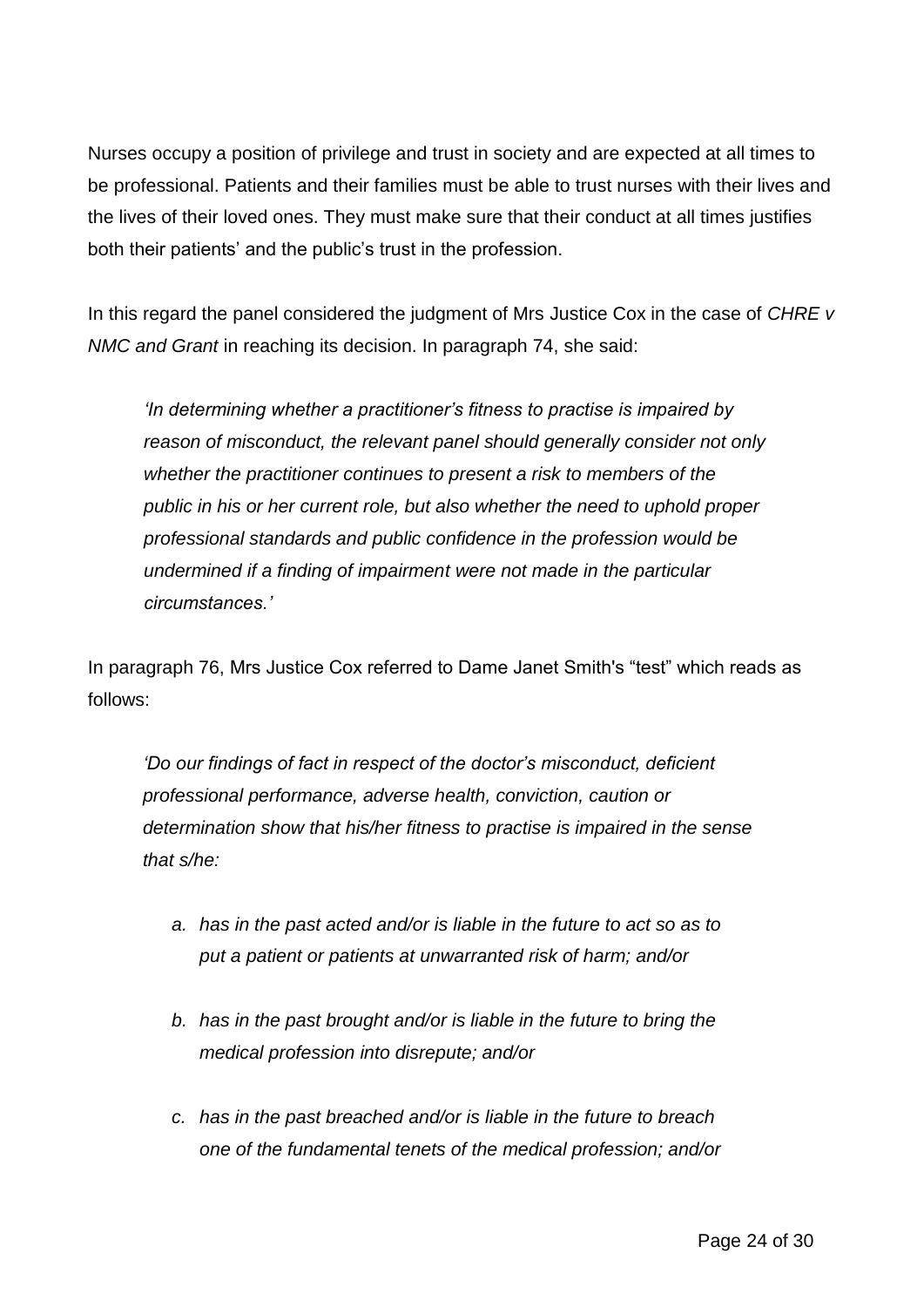The panel found that patients were put at risk of avoidable harm as a result of Mrs Fatima's lack of competence. It found that Mrs Fatima's lack of competence resulted in the breach of the fundamental tenets of the nursing profession. Based on the pattern of incidents and in the absence of any evidence to demonstrate that Mrs Fatima had addressed these concerns, there is a real risk of repetition and risk of significant harm to the patients should she be permitted to practise unrestricted.

In its consideration of whether Mrs Fatima has taken steps to strengthen her practice, the panel noted that she continued to make errors despite having supervision and when offered further support she did not take it. The panel has no evidence before it which demonstrates Mrs Fatima had taken any steps to strengthen her practice or address the concerns identified.

The panel noted that there is no evidence before it that Mrs Fatima has kept up to date with the knowledge and skills required of a nurse since she resigned from the Home.

The panel is of the view that there is a risk of repetition based on the past repeated incident as there were a pattern of errors and the incidents were not isolated. The panel therefore decided that a finding of impairment is necessary on the grounds of public protection.

The panel bore in mind that the overarching objectives of the NMC are to protect, promote and maintain the health safety and well-being of the public and patients, and to uphold/protect the wider public interest, which includes promoting and maintaining public confidence in the nursing and midwifery professions and upholding the proper professional standards for members of those professions.

The panel determined that, in this case, a finding of impairment on public interest grounds was required. It concluded that the public would not have confidence in the nursing profession if Mrs Fatima were able to practice as a nurse without restrictions, considering there is no evidence of any steps taken to strengthen her practice and there is no engagement by her with the NMC. It determined that members of the public who are acquainted with this information would be concerned if Mrs Fatima were permitted to practise unrestricted.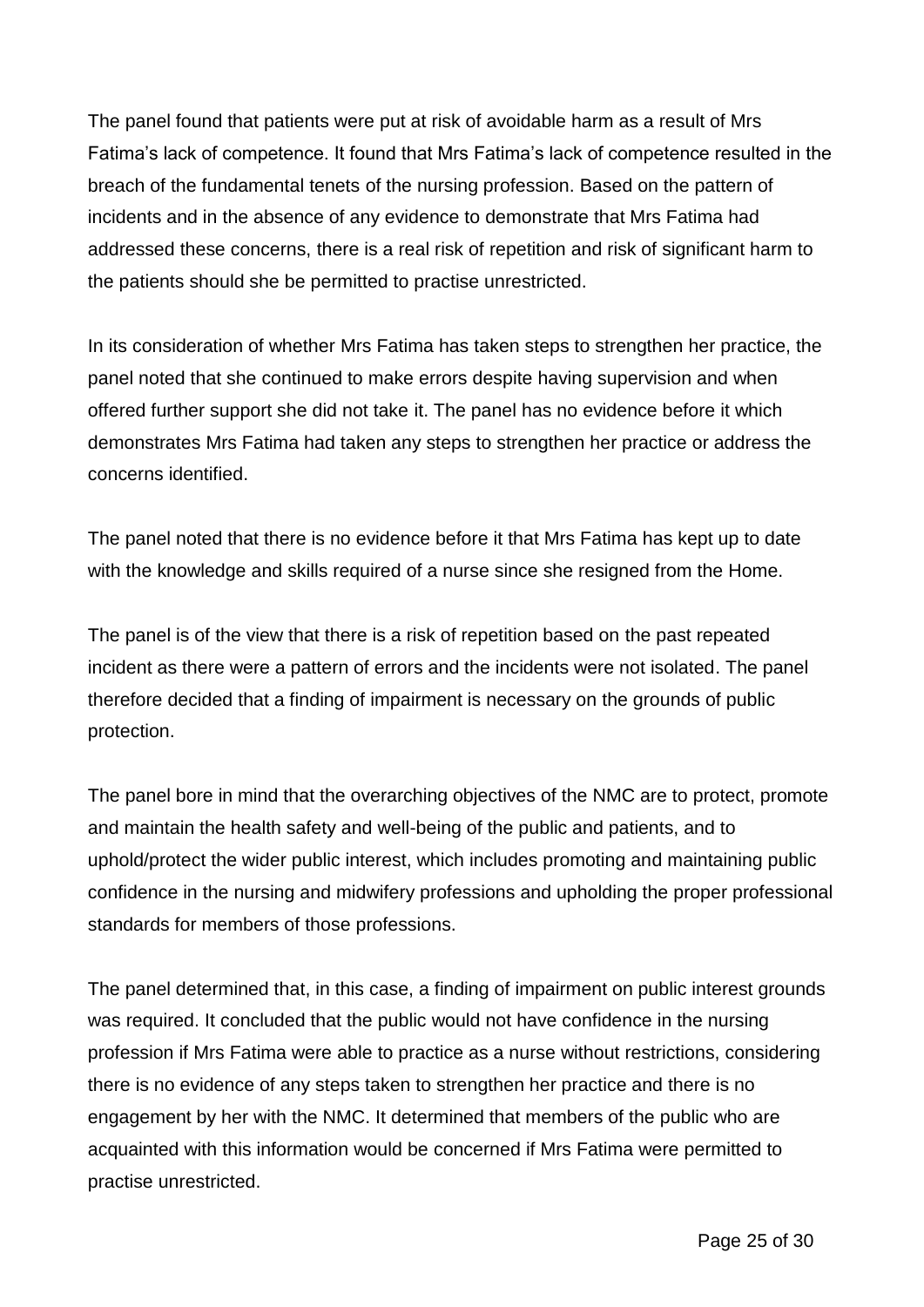Having regard to all of the above, the panel was satisfied that Mrs Fatima's fitness to practise is currently impaired.

#### **Sanction**

The panel has considered this case very carefully and has decided to make a suspension order for a period of 12 months. The effect of this order is that the NMC register will show that Mrs Fatima's registration has been suspended.

#### **Representations on sanction**

The panel noted that in the Notice of Meeting, dated 10 February 2022, the NMC had advised Mrs Fatima that it would be up to the panel to impose any sanction it determines suitable should her fitness to practise be found impaired.

The NMC made the following written representation on sanction:

*'We consider a suspension order for a period of 12 months is the proportionate sanction in the circumstances of this case.*

*In the light of the public protection issues in this case we consider taking no further action or imposing a caution order would be insufficient to protect the public.*

*We carefully considered whether a conditions of practice order might be appropriate. We consider that had the registrant engaged with the case this may have been an appropriate sanction. However, in the light of the registrant's lack of engagement since September 2020, we do not consider it can be said there is a potential and willingness to respond positively to retraining.*

*In the light of this we consider a suspension order is appropriate. A period of 12 months will allow time for the registrant to consider whether she wishes to return to nursing and, if so, to begin strengthening her practice in respect of the issues of concern in this case.*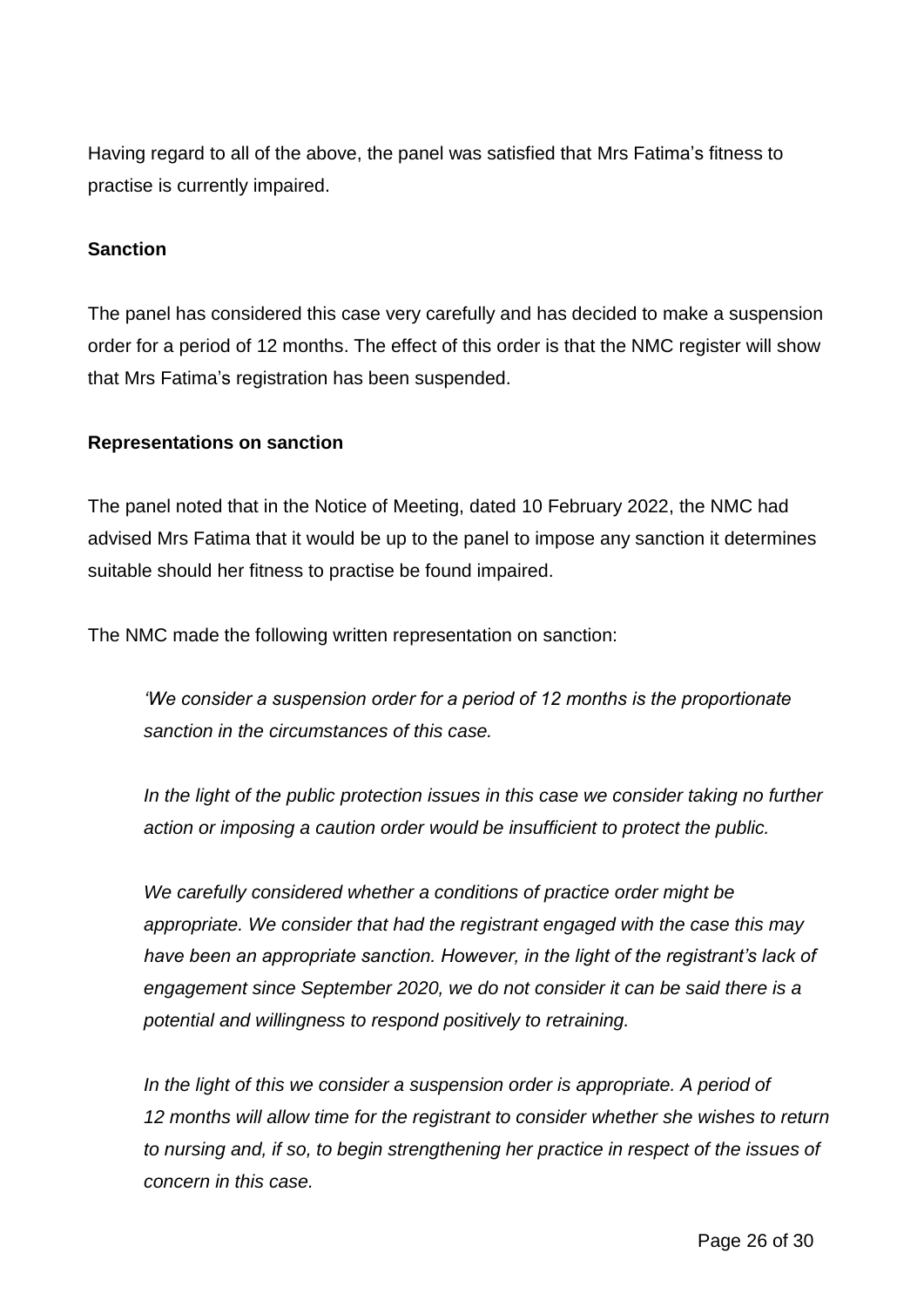*We note that a striking off order cannot be imposed in respect of the issues in this case at this time.'*

#### **Decision and reasons on sanction**

Having found Mrs Fatima's fitness to practise currently impaired, the panel went on to consider what sanction, if any, it should impose in this case. The panel has borne in mind that any sanction imposed must be appropriate and proportionate and, although not intended to be punitive in its effect, may have such consequences. The panel had careful regard to the Sanction Guidance (SG). The decision on sanction is a matter for the panel independently exercising its own judgement.

The panel took into account the following aggravating features:

- Mrs Fatima has not demonstrated insight into her failings
- A pattern of incidents over a period of time
- There has been no engagement with the NMC by Mrs Fatima for over two years
- Concerns are numerous which put patients at risk of suffering harm.

The panel also took into account the following mitigating features:

- Mrs Fatima had just returned from a long-term sick leave at the time of the incidents
- Apologised at the local level for the failings

The panel first considered whether to take no action but concluded that this would be inappropriate in view of the seriousness of the case and in the absence of any evidence to demonstrate that she has taken steps to strengthen her practice and address the concerns. The panel decided that it would be neither proportionate nor in the public interest to take no further action.

It then considered the imposition of a caution order but again determined that, due to the seriousness of the charges found proved, and the public protection issues identified, an order that does not restrict Mrs Fatima's practice would not be appropriate in the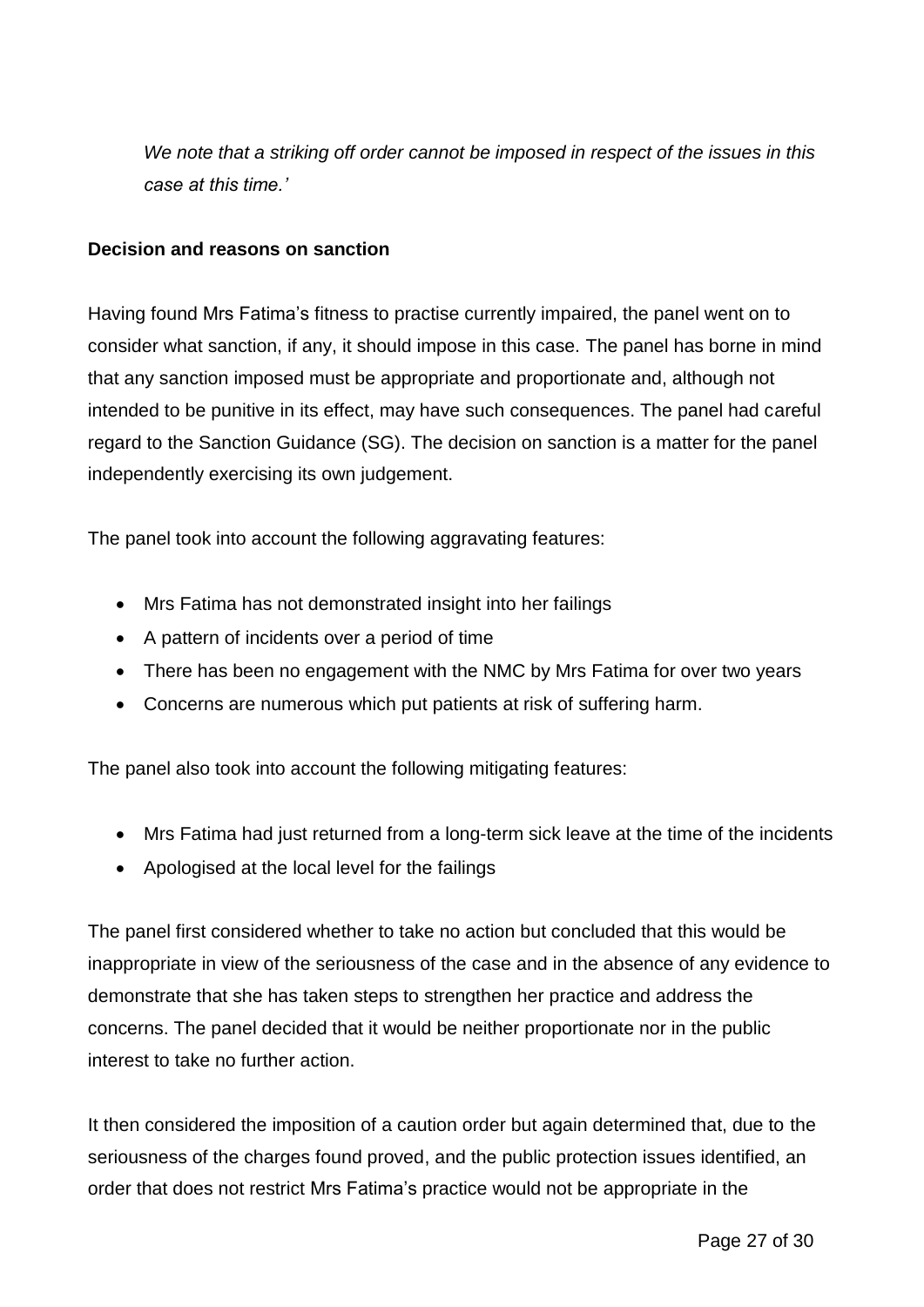circumstances. The SG states that a caution order may be appropriate where '*the case is at the lower end of the spectrum of impaired fitness to practise and the panel wishes to mark that the behaviour was unacceptable and must not happen again.'* The panel considered that Mrs Fatima's lack of competence was not at the lower end of the spectrum and that a caution order would be inappropriate in view of the issues identified. The panel decided that it would be neither proportionate nor in the public interest to impose a caution order.

The panel next considered whether placing conditions of practice on Mrs Fatima's registration would be a sufficient and appropriate response. The panel is mindful that any conditions imposed must be proportionate, measurable and workable.

The panel is of the view that there may be practical or workable conditions that could be formulated to address the concerns, given the nature of the charges found proved. However, Mrs Fatima has not engaged with the NMC and there is no evidence to suggest that she will comply with conditions of practice. The panel therefore determined that placing of conditions on Mrs Fatima's registration would not protect the public and address the wider public interest.

The panel then went on to consider whether a suspension order would be an appropriate and proportionate sanction. It considered that a suspension order would adequately protect the public and satisfy the public interest in this case. The panel noted that a striking-off order is not an available sanction to the panel at this stage.

The panel noted the hardship such an order will inevitably cause Mrs Fatima. However, this is outweighed by the need for public protection and the public interest in this case.

The panel considered that this order is necessary to mark the importance of maintaining public confidence in the profession, and to send to the public and the profession a clear message about the standard of competence required of a registered nurse.

The panel determined that a suspension order for a period of 12 months was appropriate in this case to mark the seriousness of the lack of competence.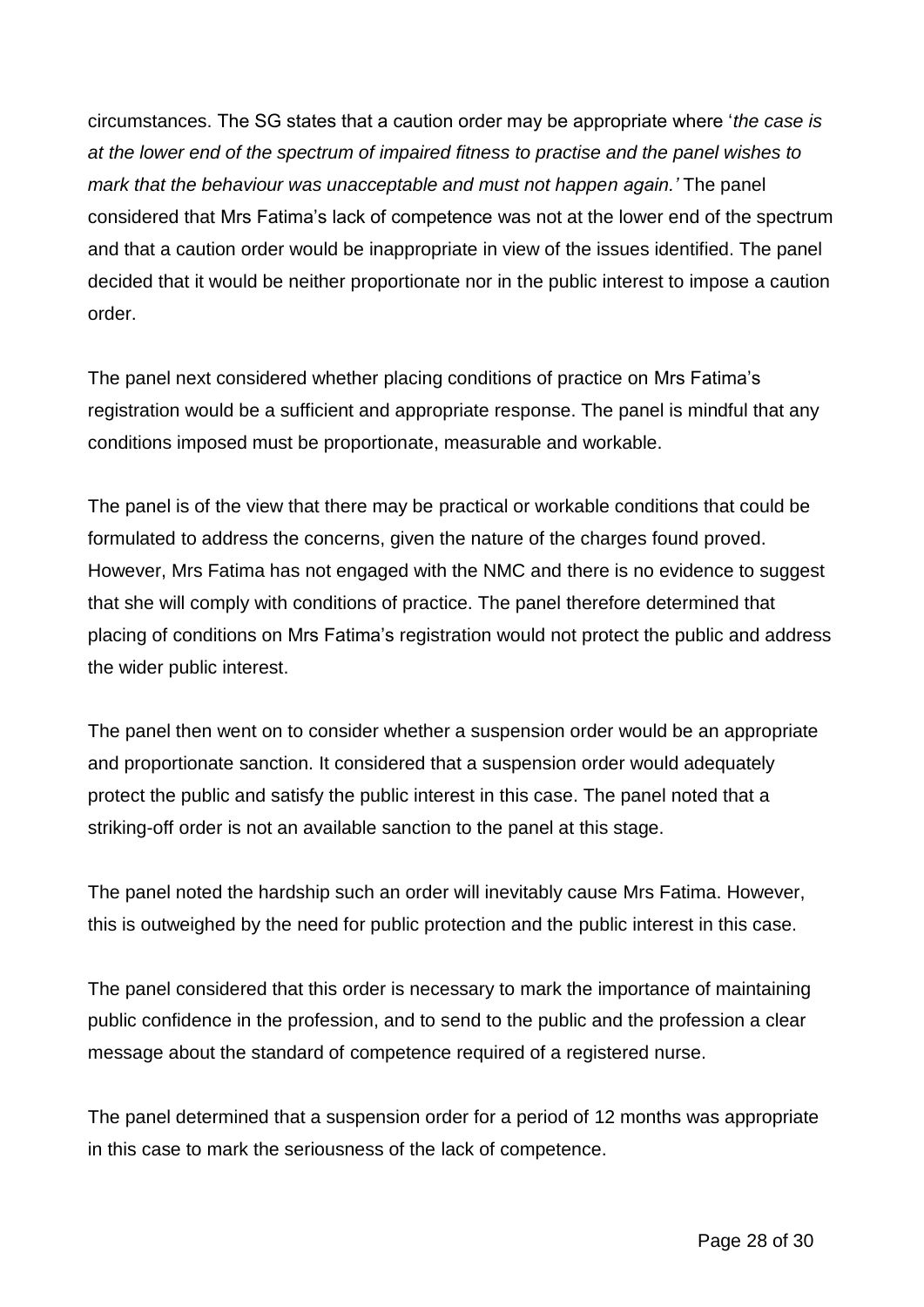At the end of the period of suspension, another panel will review the order. At the review hearing the panel may revoke the order, or it may confirm the order, or it may replace the order with another order.

Any future panel reviewing this case would be assisted by:

- Mrs Fatima's engagement with the NMC.
- Evidence of work in the care sector.
- Testimonials from a line manager or supervisor that detail her current work practices.
- Any evidence of courses or training undertaken to improve her nursing knowledge and skills.
- A reflective piece demonstrating her insight into the concerns raised.
- Statement detailing her future intention about practising as a registered nurse.

This decision will be confirmed to Mrs Fatima in writing.

#### **Interim order**

As the suspension order cannot take effect until the end of the 28-day appeal period, the panel has considered whether an interim order is required in the specific circumstances of this case. It may only make an interim order if it is satisfied that it is necessary for the protection of the public, is otherwise in the public interest or is in Mrs Fatima' own interest until the suspension sanction takes effect. The panel heard and accepted the advice of the legal assessor.

#### **Representations on interim order**

The panel took account of the written representations made by the NMC that:

*'If a finding is made that the registrant's fitness to practise is impaired on a public protection basis is made and a restrictive sanction imposed we consider an interim order in the same terms as the substantive order should be imposed on the basis*